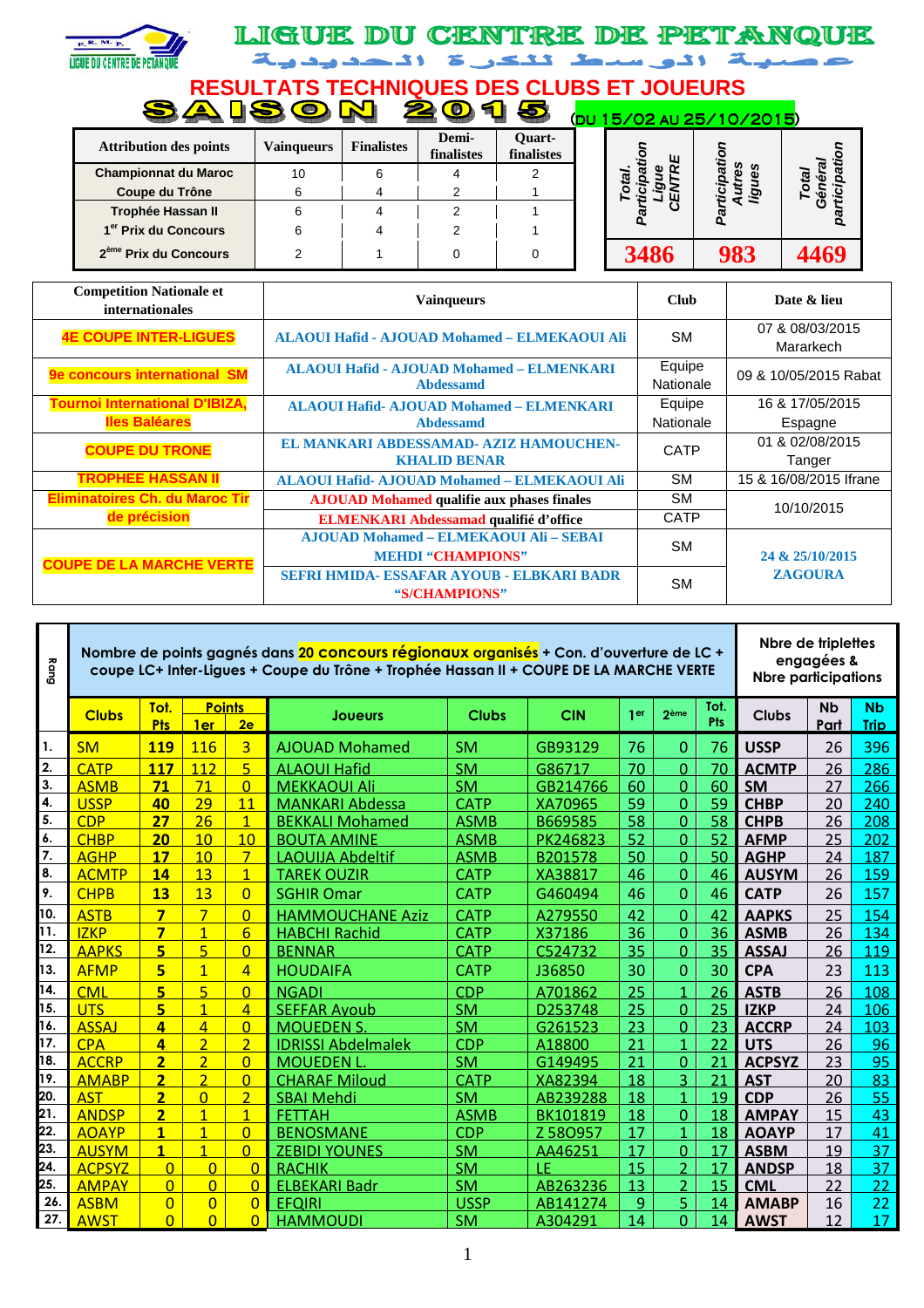| 29.<br>12<br>$\overline{0}$<br>12<br><b>CHPB</b><br>TA83976<br><b>AMADE</b><br>30.<br>12<br>12<br><b>ROMANI</b><br><b>ASMB</b><br>$\overline{0}$<br>BH113023<br>31.<br>12<br><b>LAFDIL</b><br><b>ACMTP</b><br>#NOM?<br>11<br>$\mathbf{1}$<br>32.<br><b>USSP</b><br>10<br><b>CHERKI Abdelmjid</b><br>10<br>A573794<br>$\Omega$<br>33.<br><b>USSP</b><br>$\overline{8}$<br>$\overline{2}$<br><b>CHIBOKH</b><br>AB616475<br>6<br>34.<br>8<br><b>USSP</b><br>6<br>$\overline{2}$<br><b>HAKIM</b><br>A592164<br>35.<br>8<br><b>HANATI Med</b><br><b>CHBP</b><br>3<br>5.<br>TA84393<br>36.<br>$\overline{8}$<br><b>SERROUTI Bouchaib</b><br><b>CHBP</b><br>TA25745<br>4<br>4<br>37.<br>8<br><b>CATP</b><br>X1644082<br>8<br>$\Omega$<br><b>BEZIA Hassan</b><br>38.<br>8<br>$\overline{3}$<br><b>CATP</b><br>5<br><b>MANKARI Mohamed</b><br>X30592<br>39.<br>8 <sup>1</sup><br><b>TAOUSSI</b><br><b>ASMB</b><br>M 77349<br>8<br>$\overline{0}$<br>40.<br>8<br><b>LARBI LABZAMI</b><br>MC28880<br>$\overline{7}$<br>$\mathbf{1}$<br><b>ACMTP</b><br>41.<br>$\overline{2}$<br>8<br>6<br><b>TAMDAOUI Med</b><br><b>AGHP</b><br>AD 51754<br>42.<br>8<br><b>AGHP</b><br>$\overline{2}$<br>6<br><b>SAOUD OUADII</b><br>AD205926<br>43.<br>$\overline{7}$<br><b>SOUINI ABDELATIF</b><br><b>ACMTP</b><br>AD7038<br>6<br>1<br>44.<br>$\overline{7}$<br><b>AGHP</b><br>AD42943<br>$6\phantom{1}$<br><b>HALABI ABDOU</b><br>1<br>45.<br>$\overline{2}$<br>$6\overline{6}$<br><b>USSP</b><br>AD2601<br>4<br><b>BELARBI NOURDINE</b><br>46.<br>6<br><b>USSP</b><br>6<br><b>IDRISSI</b><br>A546O96<br>$\Omega$<br>47.<br>$\overline{2}$<br>$6\phantom{1}$<br><b>GHANJI MOUAD</b><br><b>SM</b><br>AE90016<br>4<br>48.<br>6 <sup>1</sup><br>6<br><b>JAHIDI</b><br><b>IZKP</b><br>$\Omega$<br>X153963<br>49.<br>$\overline{2}$<br>$6\overline{6}$<br><b>MOSSAMIH</b><br><b>CHBP</b><br>TA 28707<br>4<br>50.<br>6<br>6<br><b>CATP</b><br>$\Omega$<br><b>LHAOUD Jaouad</b><br>XA31440<br>51.<br>$\overline{5}$<br><b>USSP</b><br>5<br>$\mathbf{0}$<br><b>BETTOUCH</b><br>A 559463<br>52.<br>5 <sup>1</sup><br>5<br><b>USSP</b><br>$\mathbf{0}$<br><b>HATIM</b><br>HA42564<br>53.<br>$\overline{5}$<br><b>USSP</b><br>5.<br>$\Omega$<br><b>KHAZZAR</b><br><b>BH98613</b><br>54.<br>$\overline{5}$<br><b>SM</b><br>$\mathbf{1}$<br><b>MHAMMED</b><br>AB156549<br>4<br>55.<br>$\overline{5}$<br><b>CHPB</b><br>5<br><b>ASSIRY</b><br>TA22023<br>$\Omega$<br>56.<br>5 <sup>1</sup><br>Hadi<br><b>CHPB</b><br>5<br>$\Omega$<br>TA23331<br>57.<br>5 <sup>1</sup><br><b>IBOURKI Hmad</b><br><b>CHBP</b><br>A393536<br>1<br>$\overline{4}$<br>5 <sup>1</sup><br>58.<br><b>CHBP</b><br>1168222<br>1<br><b>KETTABI Mjid</b><br>$\overline{4}$<br>59.<br>$\overline{5}$<br>$\overline{5}$<br><b>LAHRACH Said</b><br><b>ASMB</b><br>$\mathbf{0}$<br>AD6590<br>60.<br>$\overline{5}$<br><b>AGHP</b><br><b>HANAFI</b><br>AD54856<br>$\overline{4}$<br>1<br>$\overline{5}$<br>61.<br><b>AGHP</b><br>$\overline{4}$<br><b>KARIM</b><br>AB113994<br>1.<br>62.<br>$\overline{5}$<br><b>AGHP</b><br>A46299<br><b>LOUFIR</b><br>$\overline{4}$<br>1<br>63.<br>5<br>5 <sup>1</sup><br><b>CML</b><br>AD30125<br><b>GATI</b><br>$\Omega$<br>64.<br>5 <sup>1</sup><br><b>BKHOUTI A.MAJID</b><br>5.<br>$\Omega$<br><b>CML</b><br>Q96466<br>65.<br>LYAZID<br><b>USSP</b><br>AD71040<br>2<br>2<br>4<br>66.<br>$\overline{3}$<br><b>EDRIREZ</b><br><b>USSP</b><br>A119824<br>$\mathbf{1}$<br>$\overline{4}$<br><b>USSP</b><br>2 <sup>1</sup><br>67.<br><b>LAGHMARTI</b><br>D484035<br>$\overline{2}$<br>$\overline{4}$<br>68.<br>$\overline{3}$<br><b>USSP</b><br>$\overline{4}$<br>A358683<br>$\mathbf{1}$<br><b>EL ALAMI</b><br>69.<br><b>USSP</b><br><b>YOUSFI</b><br>H 217668<br>$\overline{4}$<br>$\Omega$<br>4<br>70.<br><b>SM</b><br><b>BAJJA</b><br>$\Omega$<br>$\overline{4}$<br>AB 243550<br>$\overline{4}$<br>71.<br><b>BOUFOUS</b><br><b>IZKP</b><br>X 3511<br>$\overline{4}$<br>$\Omega$<br>$\overline{4}$<br>72.<br><b>OUJDADA</b><br><b>IZKP</b><br>X 273230<br>$\Omega$<br>$\overline{4}$<br>$\overline{4}$<br>73.<br><b>SAFRI</b><br>SM<br>L.E.<br>$\overline{0}$<br>4<br>4<br>74.<br><b>CHBP</b><br><b>CHADI</b><br>T29051<br>$\overline{\phantom{a}}$<br>$\overline{2}$<br>4<br>75.<br><b>ESSALIMI</b><br><b>CHBP</b><br>TA96364<br>$\Omega$<br>$\overline{4}$<br>4<br>76.<br><b>HADDOUCH</b><br><b>CATP</b><br>F513963<br>$\overline{0}$<br>4<br>$\overline{4}$<br>77.<br>L.E<br><b>HADDOUCH BRAHIM</b><br><b>CATP</b><br>$\overline{4}$<br>$\Omega$<br>$\overline{4}$<br>78.<br>SGHIR L.E.<br><b>CATP</b><br>L.E<br>$\overline{4}$<br>$\Omega$<br>4<br>79.<br><b>AFMP</b><br>AD24273<br>$\overline{4}$<br><b>FARAY Ahmed</b><br>$\Omega$<br>$\overline{4}$<br>80.<br>AD6232<br>$\overline{4}$<br><b>BENAICHA</b><br><b>AFMP</b><br>$\Omega$<br>4<br>81.<br>X224770<br>4<br><b>LOKMANE</b><br>UTS<br>$\Omega$<br>4<br>82.<br>UTS<br>X145853<br>$\Omega$<br>$\overline{4}$<br>$\overline{4}$<br><b>B.SAHA mos</b><br>83.<br>UTS<br>A393960<br>$\overline{4}$<br><b>ENAJIM</b><br>0<br>4<br>84.<br>$\overline{3}$<br><b>USSP</b><br>$\overline{2}$<br><b>BOUAFI</b><br>A17470<br>1<br>$\overline{3}$<br>85.<br>$\overline{2}$<br><b>USSP</b><br><b>ELKOUCH</b><br>AB64758<br>$\mathbf{1}$<br>86.<br>$\overline{3}$<br><b>JALAL</b><br><b>USSP</b><br>$\overline{2}$<br>AB221881<br>$\mathbf{1}$<br>87.<br>$\overline{3}$<br><b>BOUKHADMI</b><br>2 <sup>1</sup><br><b>CATP</b><br>XA 62900<br>$\mathbf{1}$<br>88.<br>$\overline{3}$<br>3<br><b>CATP</b><br><b>SELOUANE catp</b><br>AA1862<br>$\Omega$<br>89.<br>$\overline{3}$<br>3 <sup>1</sup><br><b>ASTB</b><br>$\overline{0}$<br><b>BELAICHA Adil</b><br>A336031<br>90.<br>$\overline{3}$<br>3<br>$\overline{0}$<br><b>DAFIR</b><br><b>AGHP</b><br>91.<br><b>AGHP</b><br>3<br>$\overline{3}$<br>LAHNOUN. H<br>A783106<br>$\Omega$<br>92.<br>$\overline{3}$<br><b>LAHNOUN</b><br><b>AGHP</b><br><b>AD</b><br>2<br>1<br>93.<br>$\overline{3}$<br>AB159254<br><b>FRIHA</b><br><b>CML</b><br>3<br>$\Omega$ | 28. | <b>MISSAOUI Khalid</b> | <b>USSP</b> | A 70860 | <b>11</b> | $\overline{2}$ | 13 |
|-----------------------------------------------------------------------------------------------------------------------------------------------------------------------------------------------------------------------------------------------------------------------------------------------------------------------------------------------------------------------------------------------------------------------------------------------------------------------------------------------------------------------------------------------------------------------------------------------------------------------------------------------------------------------------------------------------------------------------------------------------------------------------------------------------------------------------------------------------------------------------------------------------------------------------------------------------------------------------------------------------------------------------------------------------------------------------------------------------------------------------------------------------------------------------------------------------------------------------------------------------------------------------------------------------------------------------------------------------------------------------------------------------------------------------------------------------------------------------------------------------------------------------------------------------------------------------------------------------------------------------------------------------------------------------------------------------------------------------------------------------------------------------------------------------------------------------------------------------------------------------------------------------------------------------------------------------------------------------------------------------------------------------------------------------------------------------------------------------------------------------------------------------------------------------------------------------------------------------------------------------------------------------------------------------------------------------------------------------------------------------------------------------------------------------------------------------------------------------------------------------------------------------------------------------------------------------------------------------------------------------------------------------------------------------------------------------------------------------------------------------------------------------------------------------------------------------------------------------------------------------------------------------------------------------------------------------------------------------------------------------------------------------------------------------------------------------------------------------------------------------------------------------------------------------------------------------------------------------------------------------------------------------------------------------------------------------------------------------------------------------------------------------------------------------------------------------------------------------------------------------------------------------------------------------------------------------------------------------------------------------------------------------------------------------------------------------------------------------------------------------------------------------------------------------------------------------------------------------------------------------------------------------------------------------------------------------------------------------------------------------------------------------------------------------------------------------------------------------------------------------------------------------------------------------------------------------------------------------------------------------------------------------------------------------------------------------------------------------------------------------------------------------------------------------------------------------------------------------------------------------------------------------------------------------------------------------------------------------------------------------------------------------------------------------------------------------------------------------------------------------------------------------------------------------------------------------------------------------------------------------------------------------------------------------------------------------------------------------------------------------------------------------------------------------------------------------------------------------------------------------------------------------------------------------------------------------------------------------------------------------------------------------------------------------------------------------------------------------------------------------------------------------------------------------------------------------------------------------------------------------------------------------------------------------------------------------------------------------------------------------------------------------------------------------------------------------------------------------------------------------------------------------------------------------------------------------------------------------------------------------------------------------------------------------------------------------------------------------------------------------------------------|-----|------------------------|-------------|---------|-----------|----------------|----|
|                                                                                                                                                                                                                                                                                                                                                                                                                                                                                                                                                                                                                                                                                                                                                                                                                                                                                                                                                                                                                                                                                                                                                                                                                                                                                                                                                                                                                                                                                                                                                                                                                                                                                                                                                                                                                                                                                                                                                                                                                                                                                                                                                                                                                                                                                                                                                                                                                                                                                                                                                                                                                                                                                                                                                                                                                                                                                                                                                                                                                                                                                                                                                                                                                                                                                                                                                                                                                                                                                                                                                                                                                                                                                                                                                                                                                                                                                                                                                                                                                                                                                                                                                                                                                                                                                                                                                                                                                                                                                                                                                                                                                                                                                                                                                                                                                                                                                                                                                                                                                                                                                                                                                                                                                                                                                                                                                                                                                                                                                                                                                                                                                                                                                                                                                                                                                                                                                                                                                                                                                       |     |                        |             |         |           |                |    |
|                                                                                                                                                                                                                                                                                                                                                                                                                                                                                                                                                                                                                                                                                                                                                                                                                                                                                                                                                                                                                                                                                                                                                                                                                                                                                                                                                                                                                                                                                                                                                                                                                                                                                                                                                                                                                                                                                                                                                                                                                                                                                                                                                                                                                                                                                                                                                                                                                                                                                                                                                                                                                                                                                                                                                                                                                                                                                                                                                                                                                                                                                                                                                                                                                                                                                                                                                                                                                                                                                                                                                                                                                                                                                                                                                                                                                                                                                                                                                                                                                                                                                                                                                                                                                                                                                                                                                                                                                                                                                                                                                                                                                                                                                                                                                                                                                                                                                                                                                                                                                                                                                                                                                                                                                                                                                                                                                                                                                                                                                                                                                                                                                                                                                                                                                                                                                                                                                                                                                                                                                       |     |                        |             |         |           |                |    |
|                                                                                                                                                                                                                                                                                                                                                                                                                                                                                                                                                                                                                                                                                                                                                                                                                                                                                                                                                                                                                                                                                                                                                                                                                                                                                                                                                                                                                                                                                                                                                                                                                                                                                                                                                                                                                                                                                                                                                                                                                                                                                                                                                                                                                                                                                                                                                                                                                                                                                                                                                                                                                                                                                                                                                                                                                                                                                                                                                                                                                                                                                                                                                                                                                                                                                                                                                                                                                                                                                                                                                                                                                                                                                                                                                                                                                                                                                                                                                                                                                                                                                                                                                                                                                                                                                                                                                                                                                                                                                                                                                                                                                                                                                                                                                                                                                                                                                                                                                                                                                                                                                                                                                                                                                                                                                                                                                                                                                                                                                                                                                                                                                                                                                                                                                                                                                                                                                                                                                                                                                       |     |                        |             |         |           |                |    |
|                                                                                                                                                                                                                                                                                                                                                                                                                                                                                                                                                                                                                                                                                                                                                                                                                                                                                                                                                                                                                                                                                                                                                                                                                                                                                                                                                                                                                                                                                                                                                                                                                                                                                                                                                                                                                                                                                                                                                                                                                                                                                                                                                                                                                                                                                                                                                                                                                                                                                                                                                                                                                                                                                                                                                                                                                                                                                                                                                                                                                                                                                                                                                                                                                                                                                                                                                                                                                                                                                                                                                                                                                                                                                                                                                                                                                                                                                                                                                                                                                                                                                                                                                                                                                                                                                                                                                                                                                                                                                                                                                                                                                                                                                                                                                                                                                                                                                                                                                                                                                                                                                                                                                                                                                                                                                                                                                                                                                                                                                                                                                                                                                                                                                                                                                                                                                                                                                                                                                                                                                       |     |                        |             |         |           |                |    |
|                                                                                                                                                                                                                                                                                                                                                                                                                                                                                                                                                                                                                                                                                                                                                                                                                                                                                                                                                                                                                                                                                                                                                                                                                                                                                                                                                                                                                                                                                                                                                                                                                                                                                                                                                                                                                                                                                                                                                                                                                                                                                                                                                                                                                                                                                                                                                                                                                                                                                                                                                                                                                                                                                                                                                                                                                                                                                                                                                                                                                                                                                                                                                                                                                                                                                                                                                                                                                                                                                                                                                                                                                                                                                                                                                                                                                                                                                                                                                                                                                                                                                                                                                                                                                                                                                                                                                                                                                                                                                                                                                                                                                                                                                                                                                                                                                                                                                                                                                                                                                                                                                                                                                                                                                                                                                                                                                                                                                                                                                                                                                                                                                                                                                                                                                                                                                                                                                                                                                                                                                       |     |                        |             |         |           |                |    |
|                                                                                                                                                                                                                                                                                                                                                                                                                                                                                                                                                                                                                                                                                                                                                                                                                                                                                                                                                                                                                                                                                                                                                                                                                                                                                                                                                                                                                                                                                                                                                                                                                                                                                                                                                                                                                                                                                                                                                                                                                                                                                                                                                                                                                                                                                                                                                                                                                                                                                                                                                                                                                                                                                                                                                                                                                                                                                                                                                                                                                                                                                                                                                                                                                                                                                                                                                                                                                                                                                                                                                                                                                                                                                                                                                                                                                                                                                                                                                                                                                                                                                                                                                                                                                                                                                                                                                                                                                                                                                                                                                                                                                                                                                                                                                                                                                                                                                                                                                                                                                                                                                                                                                                                                                                                                                                                                                                                                                                                                                                                                                                                                                                                                                                                                                                                                                                                                                                                                                                                                                       |     |                        |             |         |           |                |    |
|                                                                                                                                                                                                                                                                                                                                                                                                                                                                                                                                                                                                                                                                                                                                                                                                                                                                                                                                                                                                                                                                                                                                                                                                                                                                                                                                                                                                                                                                                                                                                                                                                                                                                                                                                                                                                                                                                                                                                                                                                                                                                                                                                                                                                                                                                                                                                                                                                                                                                                                                                                                                                                                                                                                                                                                                                                                                                                                                                                                                                                                                                                                                                                                                                                                                                                                                                                                                                                                                                                                                                                                                                                                                                                                                                                                                                                                                                                                                                                                                                                                                                                                                                                                                                                                                                                                                                                                                                                                                                                                                                                                                                                                                                                                                                                                                                                                                                                                                                                                                                                                                                                                                                                                                                                                                                                                                                                                                                                                                                                                                                                                                                                                                                                                                                                                                                                                                                                                                                                                                                       |     |                        |             |         |           |                |    |
|                                                                                                                                                                                                                                                                                                                                                                                                                                                                                                                                                                                                                                                                                                                                                                                                                                                                                                                                                                                                                                                                                                                                                                                                                                                                                                                                                                                                                                                                                                                                                                                                                                                                                                                                                                                                                                                                                                                                                                                                                                                                                                                                                                                                                                                                                                                                                                                                                                                                                                                                                                                                                                                                                                                                                                                                                                                                                                                                                                                                                                                                                                                                                                                                                                                                                                                                                                                                                                                                                                                                                                                                                                                                                                                                                                                                                                                                                                                                                                                                                                                                                                                                                                                                                                                                                                                                                                                                                                                                                                                                                                                                                                                                                                                                                                                                                                                                                                                                                                                                                                                                                                                                                                                                                                                                                                                                                                                                                                                                                                                                                                                                                                                                                                                                                                                                                                                                                                                                                                                                                       |     |                        |             |         |           |                |    |
|                                                                                                                                                                                                                                                                                                                                                                                                                                                                                                                                                                                                                                                                                                                                                                                                                                                                                                                                                                                                                                                                                                                                                                                                                                                                                                                                                                                                                                                                                                                                                                                                                                                                                                                                                                                                                                                                                                                                                                                                                                                                                                                                                                                                                                                                                                                                                                                                                                                                                                                                                                                                                                                                                                                                                                                                                                                                                                                                                                                                                                                                                                                                                                                                                                                                                                                                                                                                                                                                                                                                                                                                                                                                                                                                                                                                                                                                                                                                                                                                                                                                                                                                                                                                                                                                                                                                                                                                                                                                                                                                                                                                                                                                                                                                                                                                                                                                                                                                                                                                                                                                                                                                                                                                                                                                                                                                                                                                                                                                                                                                                                                                                                                                                                                                                                                                                                                                                                                                                                                                                       |     |                        |             |         |           |                |    |
|                                                                                                                                                                                                                                                                                                                                                                                                                                                                                                                                                                                                                                                                                                                                                                                                                                                                                                                                                                                                                                                                                                                                                                                                                                                                                                                                                                                                                                                                                                                                                                                                                                                                                                                                                                                                                                                                                                                                                                                                                                                                                                                                                                                                                                                                                                                                                                                                                                                                                                                                                                                                                                                                                                                                                                                                                                                                                                                                                                                                                                                                                                                                                                                                                                                                                                                                                                                                                                                                                                                                                                                                                                                                                                                                                                                                                                                                                                                                                                                                                                                                                                                                                                                                                                                                                                                                                                                                                                                                                                                                                                                                                                                                                                                                                                                                                                                                                                                                                                                                                                                                                                                                                                                                                                                                                                                                                                                                                                                                                                                                                                                                                                                                                                                                                                                                                                                                                                                                                                                                                       |     |                        |             |         |           |                |    |
|                                                                                                                                                                                                                                                                                                                                                                                                                                                                                                                                                                                                                                                                                                                                                                                                                                                                                                                                                                                                                                                                                                                                                                                                                                                                                                                                                                                                                                                                                                                                                                                                                                                                                                                                                                                                                                                                                                                                                                                                                                                                                                                                                                                                                                                                                                                                                                                                                                                                                                                                                                                                                                                                                                                                                                                                                                                                                                                                                                                                                                                                                                                                                                                                                                                                                                                                                                                                                                                                                                                                                                                                                                                                                                                                                                                                                                                                                                                                                                                                                                                                                                                                                                                                                                                                                                                                                                                                                                                                                                                                                                                                                                                                                                                                                                                                                                                                                                                                                                                                                                                                                                                                                                                                                                                                                                                                                                                                                                                                                                                                                                                                                                                                                                                                                                                                                                                                                                                                                                                                                       |     |                        |             |         |           |                |    |
|                                                                                                                                                                                                                                                                                                                                                                                                                                                                                                                                                                                                                                                                                                                                                                                                                                                                                                                                                                                                                                                                                                                                                                                                                                                                                                                                                                                                                                                                                                                                                                                                                                                                                                                                                                                                                                                                                                                                                                                                                                                                                                                                                                                                                                                                                                                                                                                                                                                                                                                                                                                                                                                                                                                                                                                                                                                                                                                                                                                                                                                                                                                                                                                                                                                                                                                                                                                                                                                                                                                                                                                                                                                                                                                                                                                                                                                                                                                                                                                                                                                                                                                                                                                                                                                                                                                                                                                                                                                                                                                                                                                                                                                                                                                                                                                                                                                                                                                                                                                                                                                                                                                                                                                                                                                                                                                                                                                                                                                                                                                                                                                                                                                                                                                                                                                                                                                                                                                                                                                                                       |     |                        |             |         |           |                |    |
|                                                                                                                                                                                                                                                                                                                                                                                                                                                                                                                                                                                                                                                                                                                                                                                                                                                                                                                                                                                                                                                                                                                                                                                                                                                                                                                                                                                                                                                                                                                                                                                                                                                                                                                                                                                                                                                                                                                                                                                                                                                                                                                                                                                                                                                                                                                                                                                                                                                                                                                                                                                                                                                                                                                                                                                                                                                                                                                                                                                                                                                                                                                                                                                                                                                                                                                                                                                                                                                                                                                                                                                                                                                                                                                                                                                                                                                                                                                                                                                                                                                                                                                                                                                                                                                                                                                                                                                                                                                                                                                                                                                                                                                                                                                                                                                                                                                                                                                                                                                                                                                                                                                                                                                                                                                                                                                                                                                                                                                                                                                                                                                                                                                                                                                                                                                                                                                                                                                                                                                                                       |     |                        |             |         |           |                |    |
|                                                                                                                                                                                                                                                                                                                                                                                                                                                                                                                                                                                                                                                                                                                                                                                                                                                                                                                                                                                                                                                                                                                                                                                                                                                                                                                                                                                                                                                                                                                                                                                                                                                                                                                                                                                                                                                                                                                                                                                                                                                                                                                                                                                                                                                                                                                                                                                                                                                                                                                                                                                                                                                                                                                                                                                                                                                                                                                                                                                                                                                                                                                                                                                                                                                                                                                                                                                                                                                                                                                                                                                                                                                                                                                                                                                                                                                                                                                                                                                                                                                                                                                                                                                                                                                                                                                                                                                                                                                                                                                                                                                                                                                                                                                                                                                                                                                                                                                                                                                                                                                                                                                                                                                                                                                                                                                                                                                                                                                                                                                                                                                                                                                                                                                                                                                                                                                                                                                                                                                                                       |     |                        |             |         |           |                |    |
|                                                                                                                                                                                                                                                                                                                                                                                                                                                                                                                                                                                                                                                                                                                                                                                                                                                                                                                                                                                                                                                                                                                                                                                                                                                                                                                                                                                                                                                                                                                                                                                                                                                                                                                                                                                                                                                                                                                                                                                                                                                                                                                                                                                                                                                                                                                                                                                                                                                                                                                                                                                                                                                                                                                                                                                                                                                                                                                                                                                                                                                                                                                                                                                                                                                                                                                                                                                                                                                                                                                                                                                                                                                                                                                                                                                                                                                                                                                                                                                                                                                                                                                                                                                                                                                                                                                                                                                                                                                                                                                                                                                                                                                                                                                                                                                                                                                                                                                                                                                                                                                                                                                                                                                                                                                                                                                                                                                                                                                                                                                                                                                                                                                                                                                                                                                                                                                                                                                                                                                                                       |     |                        |             |         |           |                |    |
|                                                                                                                                                                                                                                                                                                                                                                                                                                                                                                                                                                                                                                                                                                                                                                                                                                                                                                                                                                                                                                                                                                                                                                                                                                                                                                                                                                                                                                                                                                                                                                                                                                                                                                                                                                                                                                                                                                                                                                                                                                                                                                                                                                                                                                                                                                                                                                                                                                                                                                                                                                                                                                                                                                                                                                                                                                                                                                                                                                                                                                                                                                                                                                                                                                                                                                                                                                                                                                                                                                                                                                                                                                                                                                                                                                                                                                                                                                                                                                                                                                                                                                                                                                                                                                                                                                                                                                                                                                                                                                                                                                                                                                                                                                                                                                                                                                                                                                                                                                                                                                                                                                                                                                                                                                                                                                                                                                                                                                                                                                                                                                                                                                                                                                                                                                                                                                                                                                                                                                                                                       |     |                        |             |         |           |                |    |
|                                                                                                                                                                                                                                                                                                                                                                                                                                                                                                                                                                                                                                                                                                                                                                                                                                                                                                                                                                                                                                                                                                                                                                                                                                                                                                                                                                                                                                                                                                                                                                                                                                                                                                                                                                                                                                                                                                                                                                                                                                                                                                                                                                                                                                                                                                                                                                                                                                                                                                                                                                                                                                                                                                                                                                                                                                                                                                                                                                                                                                                                                                                                                                                                                                                                                                                                                                                                                                                                                                                                                                                                                                                                                                                                                                                                                                                                                                                                                                                                                                                                                                                                                                                                                                                                                                                                                                                                                                                                                                                                                                                                                                                                                                                                                                                                                                                                                                                                                                                                                                                                                                                                                                                                                                                                                                                                                                                                                                                                                                                                                                                                                                                                                                                                                                                                                                                                                                                                                                                                                       |     |                        |             |         |           |                |    |
|                                                                                                                                                                                                                                                                                                                                                                                                                                                                                                                                                                                                                                                                                                                                                                                                                                                                                                                                                                                                                                                                                                                                                                                                                                                                                                                                                                                                                                                                                                                                                                                                                                                                                                                                                                                                                                                                                                                                                                                                                                                                                                                                                                                                                                                                                                                                                                                                                                                                                                                                                                                                                                                                                                                                                                                                                                                                                                                                                                                                                                                                                                                                                                                                                                                                                                                                                                                                                                                                                                                                                                                                                                                                                                                                                                                                                                                                                                                                                                                                                                                                                                                                                                                                                                                                                                                                                                                                                                                                                                                                                                                                                                                                                                                                                                                                                                                                                                                                                                                                                                                                                                                                                                                                                                                                                                                                                                                                                                                                                                                                                                                                                                                                                                                                                                                                                                                                                                                                                                                                                       |     |                        |             |         |           |                |    |
|                                                                                                                                                                                                                                                                                                                                                                                                                                                                                                                                                                                                                                                                                                                                                                                                                                                                                                                                                                                                                                                                                                                                                                                                                                                                                                                                                                                                                                                                                                                                                                                                                                                                                                                                                                                                                                                                                                                                                                                                                                                                                                                                                                                                                                                                                                                                                                                                                                                                                                                                                                                                                                                                                                                                                                                                                                                                                                                                                                                                                                                                                                                                                                                                                                                                                                                                                                                                                                                                                                                                                                                                                                                                                                                                                                                                                                                                                                                                                                                                                                                                                                                                                                                                                                                                                                                                                                                                                                                                                                                                                                                                                                                                                                                                                                                                                                                                                                                                                                                                                                                                                                                                                                                                                                                                                                                                                                                                                                                                                                                                                                                                                                                                                                                                                                                                                                                                                                                                                                                                                       |     |                        |             |         |           |                |    |
|                                                                                                                                                                                                                                                                                                                                                                                                                                                                                                                                                                                                                                                                                                                                                                                                                                                                                                                                                                                                                                                                                                                                                                                                                                                                                                                                                                                                                                                                                                                                                                                                                                                                                                                                                                                                                                                                                                                                                                                                                                                                                                                                                                                                                                                                                                                                                                                                                                                                                                                                                                                                                                                                                                                                                                                                                                                                                                                                                                                                                                                                                                                                                                                                                                                                                                                                                                                                                                                                                                                                                                                                                                                                                                                                                                                                                                                                                                                                                                                                                                                                                                                                                                                                                                                                                                                                                                                                                                                                                                                                                                                                                                                                                                                                                                                                                                                                                                                                                                                                                                                                                                                                                                                                                                                                                                                                                                                                                                                                                                                                                                                                                                                                                                                                                                                                                                                                                                                                                                                                                       |     |                        |             |         |           |                |    |
|                                                                                                                                                                                                                                                                                                                                                                                                                                                                                                                                                                                                                                                                                                                                                                                                                                                                                                                                                                                                                                                                                                                                                                                                                                                                                                                                                                                                                                                                                                                                                                                                                                                                                                                                                                                                                                                                                                                                                                                                                                                                                                                                                                                                                                                                                                                                                                                                                                                                                                                                                                                                                                                                                                                                                                                                                                                                                                                                                                                                                                                                                                                                                                                                                                                                                                                                                                                                                                                                                                                                                                                                                                                                                                                                                                                                                                                                                                                                                                                                                                                                                                                                                                                                                                                                                                                                                                                                                                                                                                                                                                                                                                                                                                                                                                                                                                                                                                                                                                                                                                                                                                                                                                                                                                                                                                                                                                                                                                                                                                                                                                                                                                                                                                                                                                                                                                                                                                                                                                                                                       |     |                        |             |         |           |                |    |
|                                                                                                                                                                                                                                                                                                                                                                                                                                                                                                                                                                                                                                                                                                                                                                                                                                                                                                                                                                                                                                                                                                                                                                                                                                                                                                                                                                                                                                                                                                                                                                                                                                                                                                                                                                                                                                                                                                                                                                                                                                                                                                                                                                                                                                                                                                                                                                                                                                                                                                                                                                                                                                                                                                                                                                                                                                                                                                                                                                                                                                                                                                                                                                                                                                                                                                                                                                                                                                                                                                                                                                                                                                                                                                                                                                                                                                                                                                                                                                                                                                                                                                                                                                                                                                                                                                                                                                                                                                                                                                                                                                                                                                                                                                                                                                                                                                                                                                                                                                                                                                                                                                                                                                                                                                                                                                                                                                                                                                                                                                                                                                                                                                                                                                                                                                                                                                                                                                                                                                                                                       |     |                        |             |         |           |                |    |
|                                                                                                                                                                                                                                                                                                                                                                                                                                                                                                                                                                                                                                                                                                                                                                                                                                                                                                                                                                                                                                                                                                                                                                                                                                                                                                                                                                                                                                                                                                                                                                                                                                                                                                                                                                                                                                                                                                                                                                                                                                                                                                                                                                                                                                                                                                                                                                                                                                                                                                                                                                                                                                                                                                                                                                                                                                                                                                                                                                                                                                                                                                                                                                                                                                                                                                                                                                                                                                                                                                                                                                                                                                                                                                                                                                                                                                                                                                                                                                                                                                                                                                                                                                                                                                                                                                                                                                                                                                                                                                                                                                                                                                                                                                                                                                                                                                                                                                                                                                                                                                                                                                                                                                                                                                                                                                                                                                                                                                                                                                                                                                                                                                                                                                                                                                                                                                                                                                                                                                                                                       |     |                        |             |         |           |                |    |
|                                                                                                                                                                                                                                                                                                                                                                                                                                                                                                                                                                                                                                                                                                                                                                                                                                                                                                                                                                                                                                                                                                                                                                                                                                                                                                                                                                                                                                                                                                                                                                                                                                                                                                                                                                                                                                                                                                                                                                                                                                                                                                                                                                                                                                                                                                                                                                                                                                                                                                                                                                                                                                                                                                                                                                                                                                                                                                                                                                                                                                                                                                                                                                                                                                                                                                                                                                                                                                                                                                                                                                                                                                                                                                                                                                                                                                                                                                                                                                                                                                                                                                                                                                                                                                                                                                                                                                                                                                                                                                                                                                                                                                                                                                                                                                                                                                                                                                                                                                                                                                                                                                                                                                                                                                                                                                                                                                                                                                                                                                                                                                                                                                                                                                                                                                                                                                                                                                                                                                                                                       |     |                        |             |         |           |                |    |
|                                                                                                                                                                                                                                                                                                                                                                                                                                                                                                                                                                                                                                                                                                                                                                                                                                                                                                                                                                                                                                                                                                                                                                                                                                                                                                                                                                                                                                                                                                                                                                                                                                                                                                                                                                                                                                                                                                                                                                                                                                                                                                                                                                                                                                                                                                                                                                                                                                                                                                                                                                                                                                                                                                                                                                                                                                                                                                                                                                                                                                                                                                                                                                                                                                                                                                                                                                                                                                                                                                                                                                                                                                                                                                                                                                                                                                                                                                                                                                                                                                                                                                                                                                                                                                                                                                                                                                                                                                                                                                                                                                                                                                                                                                                                                                                                                                                                                                                                                                                                                                                                                                                                                                                                                                                                                                                                                                                                                                                                                                                                                                                                                                                                                                                                                                                                                                                                                                                                                                                                                       |     |                        |             |         |           |                |    |
|                                                                                                                                                                                                                                                                                                                                                                                                                                                                                                                                                                                                                                                                                                                                                                                                                                                                                                                                                                                                                                                                                                                                                                                                                                                                                                                                                                                                                                                                                                                                                                                                                                                                                                                                                                                                                                                                                                                                                                                                                                                                                                                                                                                                                                                                                                                                                                                                                                                                                                                                                                                                                                                                                                                                                                                                                                                                                                                                                                                                                                                                                                                                                                                                                                                                                                                                                                                                                                                                                                                                                                                                                                                                                                                                                                                                                                                                                                                                                                                                                                                                                                                                                                                                                                                                                                                                                                                                                                                                                                                                                                                                                                                                                                                                                                                                                                                                                                                                                                                                                                                                                                                                                                                                                                                                                                                                                                                                                                                                                                                                                                                                                                                                                                                                                                                                                                                                                                                                                                                                                       |     |                        |             |         |           |                |    |
|                                                                                                                                                                                                                                                                                                                                                                                                                                                                                                                                                                                                                                                                                                                                                                                                                                                                                                                                                                                                                                                                                                                                                                                                                                                                                                                                                                                                                                                                                                                                                                                                                                                                                                                                                                                                                                                                                                                                                                                                                                                                                                                                                                                                                                                                                                                                                                                                                                                                                                                                                                                                                                                                                                                                                                                                                                                                                                                                                                                                                                                                                                                                                                                                                                                                                                                                                                                                                                                                                                                                                                                                                                                                                                                                                                                                                                                                                                                                                                                                                                                                                                                                                                                                                                                                                                                                                                                                                                                                                                                                                                                                                                                                                                                                                                                                                                                                                                                                                                                                                                                                                                                                                                                                                                                                                                                                                                                                                                                                                                                                                                                                                                                                                                                                                                                                                                                                                                                                                                                                                       |     |                        |             |         |           |                |    |
|                                                                                                                                                                                                                                                                                                                                                                                                                                                                                                                                                                                                                                                                                                                                                                                                                                                                                                                                                                                                                                                                                                                                                                                                                                                                                                                                                                                                                                                                                                                                                                                                                                                                                                                                                                                                                                                                                                                                                                                                                                                                                                                                                                                                                                                                                                                                                                                                                                                                                                                                                                                                                                                                                                                                                                                                                                                                                                                                                                                                                                                                                                                                                                                                                                                                                                                                                                                                                                                                                                                                                                                                                                                                                                                                                                                                                                                                                                                                                                                                                                                                                                                                                                                                                                                                                                                                                                                                                                                                                                                                                                                                                                                                                                                                                                                                                                                                                                                                                                                                                                                                                                                                                                                                                                                                                                                                                                                                                                                                                                                                                                                                                                                                                                                                                                                                                                                                                                                                                                                                                       |     |                        |             |         |           |                |    |
|                                                                                                                                                                                                                                                                                                                                                                                                                                                                                                                                                                                                                                                                                                                                                                                                                                                                                                                                                                                                                                                                                                                                                                                                                                                                                                                                                                                                                                                                                                                                                                                                                                                                                                                                                                                                                                                                                                                                                                                                                                                                                                                                                                                                                                                                                                                                                                                                                                                                                                                                                                                                                                                                                                                                                                                                                                                                                                                                                                                                                                                                                                                                                                                                                                                                                                                                                                                                                                                                                                                                                                                                                                                                                                                                                                                                                                                                                                                                                                                                                                                                                                                                                                                                                                                                                                                                                                                                                                                                                                                                                                                                                                                                                                                                                                                                                                                                                                                                                                                                                                                                                                                                                                                                                                                                                                                                                                                                                                                                                                                                                                                                                                                                                                                                                                                                                                                                                                                                                                                                                       |     |                        |             |         |           |                |    |
|                                                                                                                                                                                                                                                                                                                                                                                                                                                                                                                                                                                                                                                                                                                                                                                                                                                                                                                                                                                                                                                                                                                                                                                                                                                                                                                                                                                                                                                                                                                                                                                                                                                                                                                                                                                                                                                                                                                                                                                                                                                                                                                                                                                                                                                                                                                                                                                                                                                                                                                                                                                                                                                                                                                                                                                                                                                                                                                                                                                                                                                                                                                                                                                                                                                                                                                                                                                                                                                                                                                                                                                                                                                                                                                                                                                                                                                                                                                                                                                                                                                                                                                                                                                                                                                                                                                                                                                                                                                                                                                                                                                                                                                                                                                                                                                                                                                                                                                                                                                                                                                                                                                                                                                                                                                                                                                                                                                                                                                                                                                                                                                                                                                                                                                                                                                                                                                                                                                                                                                                                       |     |                        |             |         |           |                |    |
|                                                                                                                                                                                                                                                                                                                                                                                                                                                                                                                                                                                                                                                                                                                                                                                                                                                                                                                                                                                                                                                                                                                                                                                                                                                                                                                                                                                                                                                                                                                                                                                                                                                                                                                                                                                                                                                                                                                                                                                                                                                                                                                                                                                                                                                                                                                                                                                                                                                                                                                                                                                                                                                                                                                                                                                                                                                                                                                                                                                                                                                                                                                                                                                                                                                                                                                                                                                                                                                                                                                                                                                                                                                                                                                                                                                                                                                                                                                                                                                                                                                                                                                                                                                                                                                                                                                                                                                                                                                                                                                                                                                                                                                                                                                                                                                                                                                                                                                                                                                                                                                                                                                                                                                                                                                                                                                                                                                                                                                                                                                                                                                                                                                                                                                                                                                                                                                                                                                                                                                                                       |     |                        |             |         |           |                |    |
|                                                                                                                                                                                                                                                                                                                                                                                                                                                                                                                                                                                                                                                                                                                                                                                                                                                                                                                                                                                                                                                                                                                                                                                                                                                                                                                                                                                                                                                                                                                                                                                                                                                                                                                                                                                                                                                                                                                                                                                                                                                                                                                                                                                                                                                                                                                                                                                                                                                                                                                                                                                                                                                                                                                                                                                                                                                                                                                                                                                                                                                                                                                                                                                                                                                                                                                                                                                                                                                                                                                                                                                                                                                                                                                                                                                                                                                                                                                                                                                                                                                                                                                                                                                                                                                                                                                                                                                                                                                                                                                                                                                                                                                                                                                                                                                                                                                                                                                                                                                                                                                                                                                                                                                                                                                                                                                                                                                                                                                                                                                                                                                                                                                                                                                                                                                                                                                                                                                                                                                                                       |     |                        |             |         |           |                |    |
|                                                                                                                                                                                                                                                                                                                                                                                                                                                                                                                                                                                                                                                                                                                                                                                                                                                                                                                                                                                                                                                                                                                                                                                                                                                                                                                                                                                                                                                                                                                                                                                                                                                                                                                                                                                                                                                                                                                                                                                                                                                                                                                                                                                                                                                                                                                                                                                                                                                                                                                                                                                                                                                                                                                                                                                                                                                                                                                                                                                                                                                                                                                                                                                                                                                                                                                                                                                                                                                                                                                                                                                                                                                                                                                                                                                                                                                                                                                                                                                                                                                                                                                                                                                                                                                                                                                                                                                                                                                                                                                                                                                                                                                                                                                                                                                                                                                                                                                                                                                                                                                                                                                                                                                                                                                                                                                                                                                                                                                                                                                                                                                                                                                                                                                                                                                                                                                                                                                                                                                                                       |     |                        |             |         |           |                |    |
|                                                                                                                                                                                                                                                                                                                                                                                                                                                                                                                                                                                                                                                                                                                                                                                                                                                                                                                                                                                                                                                                                                                                                                                                                                                                                                                                                                                                                                                                                                                                                                                                                                                                                                                                                                                                                                                                                                                                                                                                                                                                                                                                                                                                                                                                                                                                                                                                                                                                                                                                                                                                                                                                                                                                                                                                                                                                                                                                                                                                                                                                                                                                                                                                                                                                                                                                                                                                                                                                                                                                                                                                                                                                                                                                                                                                                                                                                                                                                                                                                                                                                                                                                                                                                                                                                                                                                                                                                                                                                                                                                                                                                                                                                                                                                                                                                                                                                                                                                                                                                                                                                                                                                                                                                                                                                                                                                                                                                                                                                                                                                                                                                                                                                                                                                                                                                                                                                                                                                                                                                       |     |                        |             |         |           |                |    |
|                                                                                                                                                                                                                                                                                                                                                                                                                                                                                                                                                                                                                                                                                                                                                                                                                                                                                                                                                                                                                                                                                                                                                                                                                                                                                                                                                                                                                                                                                                                                                                                                                                                                                                                                                                                                                                                                                                                                                                                                                                                                                                                                                                                                                                                                                                                                                                                                                                                                                                                                                                                                                                                                                                                                                                                                                                                                                                                                                                                                                                                                                                                                                                                                                                                                                                                                                                                                                                                                                                                                                                                                                                                                                                                                                                                                                                                                                                                                                                                                                                                                                                                                                                                                                                                                                                                                                                                                                                                                                                                                                                                                                                                                                                                                                                                                                                                                                                                                                                                                                                                                                                                                                                                                                                                                                                                                                                                                                                                                                                                                                                                                                                                                                                                                                                                                                                                                                                                                                                                                                       |     |                        |             |         |           |                |    |
|                                                                                                                                                                                                                                                                                                                                                                                                                                                                                                                                                                                                                                                                                                                                                                                                                                                                                                                                                                                                                                                                                                                                                                                                                                                                                                                                                                                                                                                                                                                                                                                                                                                                                                                                                                                                                                                                                                                                                                                                                                                                                                                                                                                                                                                                                                                                                                                                                                                                                                                                                                                                                                                                                                                                                                                                                                                                                                                                                                                                                                                                                                                                                                                                                                                                                                                                                                                                                                                                                                                                                                                                                                                                                                                                                                                                                                                                                                                                                                                                                                                                                                                                                                                                                                                                                                                                                                                                                                                                                                                                                                                                                                                                                                                                                                                                                                                                                                                                                                                                                                                                                                                                                                                                                                                                                                                                                                                                                                                                                                                                                                                                                                                                                                                                                                                                                                                                                                                                                                                                                       |     |                        |             |         |           |                |    |
|                                                                                                                                                                                                                                                                                                                                                                                                                                                                                                                                                                                                                                                                                                                                                                                                                                                                                                                                                                                                                                                                                                                                                                                                                                                                                                                                                                                                                                                                                                                                                                                                                                                                                                                                                                                                                                                                                                                                                                                                                                                                                                                                                                                                                                                                                                                                                                                                                                                                                                                                                                                                                                                                                                                                                                                                                                                                                                                                                                                                                                                                                                                                                                                                                                                                                                                                                                                                                                                                                                                                                                                                                                                                                                                                                                                                                                                                                                                                                                                                                                                                                                                                                                                                                                                                                                                                                                                                                                                                                                                                                                                                                                                                                                                                                                                                                                                                                                                                                                                                                                                                                                                                                                                                                                                                                                                                                                                                                                                                                                                                                                                                                                                                                                                                                                                                                                                                                                                                                                                                                       |     |                        |             |         |           |                |    |
|                                                                                                                                                                                                                                                                                                                                                                                                                                                                                                                                                                                                                                                                                                                                                                                                                                                                                                                                                                                                                                                                                                                                                                                                                                                                                                                                                                                                                                                                                                                                                                                                                                                                                                                                                                                                                                                                                                                                                                                                                                                                                                                                                                                                                                                                                                                                                                                                                                                                                                                                                                                                                                                                                                                                                                                                                                                                                                                                                                                                                                                                                                                                                                                                                                                                                                                                                                                                                                                                                                                                                                                                                                                                                                                                                                                                                                                                                                                                                                                                                                                                                                                                                                                                                                                                                                                                                                                                                                                                                                                                                                                                                                                                                                                                                                                                                                                                                                                                                                                                                                                                                                                                                                                                                                                                                                                                                                                                                                                                                                                                                                                                                                                                                                                                                                                                                                                                                                                                                                                                                       |     |                        |             |         |           |                |    |
|                                                                                                                                                                                                                                                                                                                                                                                                                                                                                                                                                                                                                                                                                                                                                                                                                                                                                                                                                                                                                                                                                                                                                                                                                                                                                                                                                                                                                                                                                                                                                                                                                                                                                                                                                                                                                                                                                                                                                                                                                                                                                                                                                                                                                                                                                                                                                                                                                                                                                                                                                                                                                                                                                                                                                                                                                                                                                                                                                                                                                                                                                                                                                                                                                                                                                                                                                                                                                                                                                                                                                                                                                                                                                                                                                                                                                                                                                                                                                                                                                                                                                                                                                                                                                                                                                                                                                                                                                                                                                                                                                                                                                                                                                                                                                                                                                                                                                                                                                                                                                                                                                                                                                                                                                                                                                                                                                                                                                                                                                                                                                                                                                                                                                                                                                                                                                                                                                                                                                                                                                       |     |                        |             |         |           |                |    |
|                                                                                                                                                                                                                                                                                                                                                                                                                                                                                                                                                                                                                                                                                                                                                                                                                                                                                                                                                                                                                                                                                                                                                                                                                                                                                                                                                                                                                                                                                                                                                                                                                                                                                                                                                                                                                                                                                                                                                                                                                                                                                                                                                                                                                                                                                                                                                                                                                                                                                                                                                                                                                                                                                                                                                                                                                                                                                                                                                                                                                                                                                                                                                                                                                                                                                                                                                                                                                                                                                                                                                                                                                                                                                                                                                                                                                                                                                                                                                                                                                                                                                                                                                                                                                                                                                                                                                                                                                                                                                                                                                                                                                                                                                                                                                                                                                                                                                                                                                                                                                                                                                                                                                                                                                                                                                                                                                                                                                                                                                                                                                                                                                                                                                                                                                                                                                                                                                                                                                                                                                       |     |                        |             |         |           |                |    |
|                                                                                                                                                                                                                                                                                                                                                                                                                                                                                                                                                                                                                                                                                                                                                                                                                                                                                                                                                                                                                                                                                                                                                                                                                                                                                                                                                                                                                                                                                                                                                                                                                                                                                                                                                                                                                                                                                                                                                                                                                                                                                                                                                                                                                                                                                                                                                                                                                                                                                                                                                                                                                                                                                                                                                                                                                                                                                                                                                                                                                                                                                                                                                                                                                                                                                                                                                                                                                                                                                                                                                                                                                                                                                                                                                                                                                                                                                                                                                                                                                                                                                                                                                                                                                                                                                                                                                                                                                                                                                                                                                                                                                                                                                                                                                                                                                                                                                                                                                                                                                                                                                                                                                                                                                                                                                                                                                                                                                                                                                                                                                                                                                                                                                                                                                                                                                                                                                                                                                                                                                       |     |                        |             |         |           |                |    |
|                                                                                                                                                                                                                                                                                                                                                                                                                                                                                                                                                                                                                                                                                                                                                                                                                                                                                                                                                                                                                                                                                                                                                                                                                                                                                                                                                                                                                                                                                                                                                                                                                                                                                                                                                                                                                                                                                                                                                                                                                                                                                                                                                                                                                                                                                                                                                                                                                                                                                                                                                                                                                                                                                                                                                                                                                                                                                                                                                                                                                                                                                                                                                                                                                                                                                                                                                                                                                                                                                                                                                                                                                                                                                                                                                                                                                                                                                                                                                                                                                                                                                                                                                                                                                                                                                                                                                                                                                                                                                                                                                                                                                                                                                                                                                                                                                                                                                                                                                                                                                                                                                                                                                                                                                                                                                                                                                                                                                                                                                                                                                                                                                                                                                                                                                                                                                                                                                                                                                                                                                       |     |                        |             |         |           |                |    |
|                                                                                                                                                                                                                                                                                                                                                                                                                                                                                                                                                                                                                                                                                                                                                                                                                                                                                                                                                                                                                                                                                                                                                                                                                                                                                                                                                                                                                                                                                                                                                                                                                                                                                                                                                                                                                                                                                                                                                                                                                                                                                                                                                                                                                                                                                                                                                                                                                                                                                                                                                                                                                                                                                                                                                                                                                                                                                                                                                                                                                                                                                                                                                                                                                                                                                                                                                                                                                                                                                                                                                                                                                                                                                                                                                                                                                                                                                                                                                                                                                                                                                                                                                                                                                                                                                                                                                                                                                                                                                                                                                                                                                                                                                                                                                                                                                                                                                                                                                                                                                                                                                                                                                                                                                                                                                                                                                                                                                                                                                                                                                                                                                                                                                                                                                                                                                                                                                                                                                                                                                       |     |                        |             |         |           |                |    |
|                                                                                                                                                                                                                                                                                                                                                                                                                                                                                                                                                                                                                                                                                                                                                                                                                                                                                                                                                                                                                                                                                                                                                                                                                                                                                                                                                                                                                                                                                                                                                                                                                                                                                                                                                                                                                                                                                                                                                                                                                                                                                                                                                                                                                                                                                                                                                                                                                                                                                                                                                                                                                                                                                                                                                                                                                                                                                                                                                                                                                                                                                                                                                                                                                                                                                                                                                                                                                                                                                                                                                                                                                                                                                                                                                                                                                                                                                                                                                                                                                                                                                                                                                                                                                                                                                                                                                                                                                                                                                                                                                                                                                                                                                                                                                                                                                                                                                                                                                                                                                                                                                                                                                                                                                                                                                                                                                                                                                                                                                                                                                                                                                                                                                                                                                                                                                                                                                                                                                                                                                       |     |                        |             |         |           |                |    |
|                                                                                                                                                                                                                                                                                                                                                                                                                                                                                                                                                                                                                                                                                                                                                                                                                                                                                                                                                                                                                                                                                                                                                                                                                                                                                                                                                                                                                                                                                                                                                                                                                                                                                                                                                                                                                                                                                                                                                                                                                                                                                                                                                                                                                                                                                                                                                                                                                                                                                                                                                                                                                                                                                                                                                                                                                                                                                                                                                                                                                                                                                                                                                                                                                                                                                                                                                                                                                                                                                                                                                                                                                                                                                                                                                                                                                                                                                                                                                                                                                                                                                                                                                                                                                                                                                                                                                                                                                                                                                                                                                                                                                                                                                                                                                                                                                                                                                                                                                                                                                                                                                                                                                                                                                                                                                                                                                                                                                                                                                                                                                                                                                                                                                                                                                                                                                                                                                                                                                                                                                       |     |                        |             |         |           |                |    |
|                                                                                                                                                                                                                                                                                                                                                                                                                                                                                                                                                                                                                                                                                                                                                                                                                                                                                                                                                                                                                                                                                                                                                                                                                                                                                                                                                                                                                                                                                                                                                                                                                                                                                                                                                                                                                                                                                                                                                                                                                                                                                                                                                                                                                                                                                                                                                                                                                                                                                                                                                                                                                                                                                                                                                                                                                                                                                                                                                                                                                                                                                                                                                                                                                                                                                                                                                                                                                                                                                                                                                                                                                                                                                                                                                                                                                                                                                                                                                                                                                                                                                                                                                                                                                                                                                                                                                                                                                                                                                                                                                                                                                                                                                                                                                                                                                                                                                                                                                                                                                                                                                                                                                                                                                                                                                                                                                                                                                                                                                                                                                                                                                                                                                                                                                                                                                                                                                                                                                                                                                       |     |                        |             |         |           |                |    |
|                                                                                                                                                                                                                                                                                                                                                                                                                                                                                                                                                                                                                                                                                                                                                                                                                                                                                                                                                                                                                                                                                                                                                                                                                                                                                                                                                                                                                                                                                                                                                                                                                                                                                                                                                                                                                                                                                                                                                                                                                                                                                                                                                                                                                                                                                                                                                                                                                                                                                                                                                                                                                                                                                                                                                                                                                                                                                                                                                                                                                                                                                                                                                                                                                                                                                                                                                                                                                                                                                                                                                                                                                                                                                                                                                                                                                                                                                                                                                                                                                                                                                                                                                                                                                                                                                                                                                                                                                                                                                                                                                                                                                                                                                                                                                                                                                                                                                                                                                                                                                                                                                                                                                                                                                                                                                                                                                                                                                                                                                                                                                                                                                                                                                                                                                                                                                                                                                                                                                                                                                       |     |                        |             |         |           |                |    |
|                                                                                                                                                                                                                                                                                                                                                                                                                                                                                                                                                                                                                                                                                                                                                                                                                                                                                                                                                                                                                                                                                                                                                                                                                                                                                                                                                                                                                                                                                                                                                                                                                                                                                                                                                                                                                                                                                                                                                                                                                                                                                                                                                                                                                                                                                                                                                                                                                                                                                                                                                                                                                                                                                                                                                                                                                                                                                                                                                                                                                                                                                                                                                                                                                                                                                                                                                                                                                                                                                                                                                                                                                                                                                                                                                                                                                                                                                                                                                                                                                                                                                                                                                                                                                                                                                                                                                                                                                                                                                                                                                                                                                                                                                                                                                                                                                                                                                                                                                                                                                                                                                                                                                                                                                                                                                                                                                                                                                                                                                                                                                                                                                                                                                                                                                                                                                                                                                                                                                                                                                       |     |                        |             |         |           |                |    |
|                                                                                                                                                                                                                                                                                                                                                                                                                                                                                                                                                                                                                                                                                                                                                                                                                                                                                                                                                                                                                                                                                                                                                                                                                                                                                                                                                                                                                                                                                                                                                                                                                                                                                                                                                                                                                                                                                                                                                                                                                                                                                                                                                                                                                                                                                                                                                                                                                                                                                                                                                                                                                                                                                                                                                                                                                                                                                                                                                                                                                                                                                                                                                                                                                                                                                                                                                                                                                                                                                                                                                                                                                                                                                                                                                                                                                                                                                                                                                                                                                                                                                                                                                                                                                                                                                                                                                                                                                                                                                                                                                                                                                                                                                                                                                                                                                                                                                                                                                                                                                                                                                                                                                                                                                                                                                                                                                                                                                                                                                                                                                                                                                                                                                                                                                                                                                                                                                                                                                                                                                       |     |                        |             |         |           |                |    |
|                                                                                                                                                                                                                                                                                                                                                                                                                                                                                                                                                                                                                                                                                                                                                                                                                                                                                                                                                                                                                                                                                                                                                                                                                                                                                                                                                                                                                                                                                                                                                                                                                                                                                                                                                                                                                                                                                                                                                                                                                                                                                                                                                                                                                                                                                                                                                                                                                                                                                                                                                                                                                                                                                                                                                                                                                                                                                                                                                                                                                                                                                                                                                                                                                                                                                                                                                                                                                                                                                                                                                                                                                                                                                                                                                                                                                                                                                                                                                                                                                                                                                                                                                                                                                                                                                                                                                                                                                                                                                                                                                                                                                                                                                                                                                                                                                                                                                                                                                                                                                                                                                                                                                                                                                                                                                                                                                                                                                                                                                                                                                                                                                                                                                                                                                                                                                                                                                                                                                                                                                       |     |                        |             |         |           |                |    |
|                                                                                                                                                                                                                                                                                                                                                                                                                                                                                                                                                                                                                                                                                                                                                                                                                                                                                                                                                                                                                                                                                                                                                                                                                                                                                                                                                                                                                                                                                                                                                                                                                                                                                                                                                                                                                                                                                                                                                                                                                                                                                                                                                                                                                                                                                                                                                                                                                                                                                                                                                                                                                                                                                                                                                                                                                                                                                                                                                                                                                                                                                                                                                                                                                                                                                                                                                                                                                                                                                                                                                                                                                                                                                                                                                                                                                                                                                                                                                                                                                                                                                                                                                                                                                                                                                                                                                                                                                                                                                                                                                                                                                                                                                                                                                                                                                                                                                                                                                                                                                                                                                                                                                                                                                                                                                                                                                                                                                                                                                                                                                                                                                                                                                                                                                                                                                                                                                                                                                                                                                       |     |                        |             |         |           |                |    |
|                                                                                                                                                                                                                                                                                                                                                                                                                                                                                                                                                                                                                                                                                                                                                                                                                                                                                                                                                                                                                                                                                                                                                                                                                                                                                                                                                                                                                                                                                                                                                                                                                                                                                                                                                                                                                                                                                                                                                                                                                                                                                                                                                                                                                                                                                                                                                                                                                                                                                                                                                                                                                                                                                                                                                                                                                                                                                                                                                                                                                                                                                                                                                                                                                                                                                                                                                                                                                                                                                                                                                                                                                                                                                                                                                                                                                                                                                                                                                                                                                                                                                                                                                                                                                                                                                                                                                                                                                                                                                                                                                                                                                                                                                                                                                                                                                                                                                                                                                                                                                                                                                                                                                                                                                                                                                                                                                                                                                                                                                                                                                                                                                                                                                                                                                                                                                                                                                                                                                                                                                       |     |                        |             |         |           |                |    |
|                                                                                                                                                                                                                                                                                                                                                                                                                                                                                                                                                                                                                                                                                                                                                                                                                                                                                                                                                                                                                                                                                                                                                                                                                                                                                                                                                                                                                                                                                                                                                                                                                                                                                                                                                                                                                                                                                                                                                                                                                                                                                                                                                                                                                                                                                                                                                                                                                                                                                                                                                                                                                                                                                                                                                                                                                                                                                                                                                                                                                                                                                                                                                                                                                                                                                                                                                                                                                                                                                                                                                                                                                                                                                                                                                                                                                                                                                                                                                                                                                                                                                                                                                                                                                                                                                                                                                                                                                                                                                                                                                                                                                                                                                                                                                                                                                                                                                                                                                                                                                                                                                                                                                                                                                                                                                                                                                                                                                                                                                                                                                                                                                                                                                                                                                                                                                                                                                                                                                                                                                       |     |                        |             |         |           |                |    |
|                                                                                                                                                                                                                                                                                                                                                                                                                                                                                                                                                                                                                                                                                                                                                                                                                                                                                                                                                                                                                                                                                                                                                                                                                                                                                                                                                                                                                                                                                                                                                                                                                                                                                                                                                                                                                                                                                                                                                                                                                                                                                                                                                                                                                                                                                                                                                                                                                                                                                                                                                                                                                                                                                                                                                                                                                                                                                                                                                                                                                                                                                                                                                                                                                                                                                                                                                                                                                                                                                                                                                                                                                                                                                                                                                                                                                                                                                                                                                                                                                                                                                                                                                                                                                                                                                                                                                                                                                                                                                                                                                                                                                                                                                                                                                                                                                                                                                                                                                                                                                                                                                                                                                                                                                                                                                                                                                                                                                                                                                                                                                                                                                                                                                                                                                                                                                                                                                                                                                                                                                       |     |                        |             |         |           |                |    |
|                                                                                                                                                                                                                                                                                                                                                                                                                                                                                                                                                                                                                                                                                                                                                                                                                                                                                                                                                                                                                                                                                                                                                                                                                                                                                                                                                                                                                                                                                                                                                                                                                                                                                                                                                                                                                                                                                                                                                                                                                                                                                                                                                                                                                                                                                                                                                                                                                                                                                                                                                                                                                                                                                                                                                                                                                                                                                                                                                                                                                                                                                                                                                                                                                                                                                                                                                                                                                                                                                                                                                                                                                                                                                                                                                                                                                                                                                                                                                                                                                                                                                                                                                                                                                                                                                                                                                                                                                                                                                                                                                                                                                                                                                                                                                                                                                                                                                                                                                                                                                                                                                                                                                                                                                                                                                                                                                                                                                                                                                                                                                                                                                                                                                                                                                                                                                                                                                                                                                                                                                       |     |                        |             |         |           |                |    |
|                                                                                                                                                                                                                                                                                                                                                                                                                                                                                                                                                                                                                                                                                                                                                                                                                                                                                                                                                                                                                                                                                                                                                                                                                                                                                                                                                                                                                                                                                                                                                                                                                                                                                                                                                                                                                                                                                                                                                                                                                                                                                                                                                                                                                                                                                                                                                                                                                                                                                                                                                                                                                                                                                                                                                                                                                                                                                                                                                                                                                                                                                                                                                                                                                                                                                                                                                                                                                                                                                                                                                                                                                                                                                                                                                                                                                                                                                                                                                                                                                                                                                                                                                                                                                                                                                                                                                                                                                                                                                                                                                                                                                                                                                                                                                                                                                                                                                                                                                                                                                                                                                                                                                                                                                                                                                                                                                                                                                                                                                                                                                                                                                                                                                                                                                                                                                                                                                                                                                                                                                       |     |                        |             |         |           |                |    |
|                                                                                                                                                                                                                                                                                                                                                                                                                                                                                                                                                                                                                                                                                                                                                                                                                                                                                                                                                                                                                                                                                                                                                                                                                                                                                                                                                                                                                                                                                                                                                                                                                                                                                                                                                                                                                                                                                                                                                                                                                                                                                                                                                                                                                                                                                                                                                                                                                                                                                                                                                                                                                                                                                                                                                                                                                                                                                                                                                                                                                                                                                                                                                                                                                                                                                                                                                                                                                                                                                                                                                                                                                                                                                                                                                                                                                                                                                                                                                                                                                                                                                                                                                                                                                                                                                                                                                                                                                                                                                                                                                                                                                                                                                                                                                                                                                                                                                                                                                                                                                                                                                                                                                                                                                                                                                                                                                                                                                                                                                                                                                                                                                                                                                                                                                                                                                                                                                                                                                                                                                       |     |                        |             |         |           |                |    |
|                                                                                                                                                                                                                                                                                                                                                                                                                                                                                                                                                                                                                                                                                                                                                                                                                                                                                                                                                                                                                                                                                                                                                                                                                                                                                                                                                                                                                                                                                                                                                                                                                                                                                                                                                                                                                                                                                                                                                                                                                                                                                                                                                                                                                                                                                                                                                                                                                                                                                                                                                                                                                                                                                                                                                                                                                                                                                                                                                                                                                                                                                                                                                                                                                                                                                                                                                                                                                                                                                                                                                                                                                                                                                                                                                                                                                                                                                                                                                                                                                                                                                                                                                                                                                                                                                                                                                                                                                                                                                                                                                                                                                                                                                                                                                                                                                                                                                                                                                                                                                                                                                                                                                                                                                                                                                                                                                                                                                                                                                                                                                                                                                                                                                                                                                                                                                                                                                                                                                                                                                       |     |                        |             |         |           |                |    |
|                                                                                                                                                                                                                                                                                                                                                                                                                                                                                                                                                                                                                                                                                                                                                                                                                                                                                                                                                                                                                                                                                                                                                                                                                                                                                                                                                                                                                                                                                                                                                                                                                                                                                                                                                                                                                                                                                                                                                                                                                                                                                                                                                                                                                                                                                                                                                                                                                                                                                                                                                                                                                                                                                                                                                                                                                                                                                                                                                                                                                                                                                                                                                                                                                                                                                                                                                                                                                                                                                                                                                                                                                                                                                                                                                                                                                                                                                                                                                                                                                                                                                                                                                                                                                                                                                                                                                                                                                                                                                                                                                                                                                                                                                                                                                                                                                                                                                                                                                                                                                                                                                                                                                                                                                                                                                                                                                                                                                                                                                                                                                                                                                                                                                                                                                                                                                                                                                                                                                                                                                       |     |                        |             |         |           |                |    |
|                                                                                                                                                                                                                                                                                                                                                                                                                                                                                                                                                                                                                                                                                                                                                                                                                                                                                                                                                                                                                                                                                                                                                                                                                                                                                                                                                                                                                                                                                                                                                                                                                                                                                                                                                                                                                                                                                                                                                                                                                                                                                                                                                                                                                                                                                                                                                                                                                                                                                                                                                                                                                                                                                                                                                                                                                                                                                                                                                                                                                                                                                                                                                                                                                                                                                                                                                                                                                                                                                                                                                                                                                                                                                                                                                                                                                                                                                                                                                                                                                                                                                                                                                                                                                                                                                                                                                                                                                                                                                                                                                                                                                                                                                                                                                                                                                                                                                                                                                                                                                                                                                                                                                                                                                                                                                                                                                                                                                                                                                                                                                                                                                                                                                                                                                                                                                                                                                                                                                                                                                       |     |                        |             |         |           |                |    |
|                                                                                                                                                                                                                                                                                                                                                                                                                                                                                                                                                                                                                                                                                                                                                                                                                                                                                                                                                                                                                                                                                                                                                                                                                                                                                                                                                                                                                                                                                                                                                                                                                                                                                                                                                                                                                                                                                                                                                                                                                                                                                                                                                                                                                                                                                                                                                                                                                                                                                                                                                                                                                                                                                                                                                                                                                                                                                                                                                                                                                                                                                                                                                                                                                                                                                                                                                                                                                                                                                                                                                                                                                                                                                                                                                                                                                                                                                                                                                                                                                                                                                                                                                                                                                                                                                                                                                                                                                                                                                                                                                                                                                                                                                                                                                                                                                                                                                                                                                                                                                                                                                                                                                                                                                                                                                                                                                                                                                                                                                                                                                                                                                                                                                                                                                                                                                                                                                                                                                                                                                       |     |                        |             |         |           |                |    |
|                                                                                                                                                                                                                                                                                                                                                                                                                                                                                                                                                                                                                                                                                                                                                                                                                                                                                                                                                                                                                                                                                                                                                                                                                                                                                                                                                                                                                                                                                                                                                                                                                                                                                                                                                                                                                                                                                                                                                                                                                                                                                                                                                                                                                                                                                                                                                                                                                                                                                                                                                                                                                                                                                                                                                                                                                                                                                                                                                                                                                                                                                                                                                                                                                                                                                                                                                                                                                                                                                                                                                                                                                                                                                                                                                                                                                                                                                                                                                                                                                                                                                                                                                                                                                                                                                                                                                                                                                                                                                                                                                                                                                                                                                                                                                                                                                                                                                                                                                                                                                                                                                                                                                                                                                                                                                                                                                                                                                                                                                                                                                                                                                                                                                                                                                                                                                                                                                                                                                                                                                       |     |                        |             |         |           |                |    |
|                                                                                                                                                                                                                                                                                                                                                                                                                                                                                                                                                                                                                                                                                                                                                                                                                                                                                                                                                                                                                                                                                                                                                                                                                                                                                                                                                                                                                                                                                                                                                                                                                                                                                                                                                                                                                                                                                                                                                                                                                                                                                                                                                                                                                                                                                                                                                                                                                                                                                                                                                                                                                                                                                                                                                                                                                                                                                                                                                                                                                                                                                                                                                                                                                                                                                                                                                                                                                                                                                                                                                                                                                                                                                                                                                                                                                                                                                                                                                                                                                                                                                                                                                                                                                                                                                                                                                                                                                                                                                                                                                                                                                                                                                                                                                                                                                                                                                                                                                                                                                                                                                                                                                                                                                                                                                                                                                                                                                                                                                                                                                                                                                                                                                                                                                                                                                                                                                                                                                                                                                       |     |                        |             |         |           |                |    |
|                                                                                                                                                                                                                                                                                                                                                                                                                                                                                                                                                                                                                                                                                                                                                                                                                                                                                                                                                                                                                                                                                                                                                                                                                                                                                                                                                                                                                                                                                                                                                                                                                                                                                                                                                                                                                                                                                                                                                                                                                                                                                                                                                                                                                                                                                                                                                                                                                                                                                                                                                                                                                                                                                                                                                                                                                                                                                                                                                                                                                                                                                                                                                                                                                                                                                                                                                                                                                                                                                                                                                                                                                                                                                                                                                                                                                                                                                                                                                                                                                                                                                                                                                                                                                                                                                                                                                                                                                                                                                                                                                                                                                                                                                                                                                                                                                                                                                                                                                                                                                                                                                                                                                                                                                                                                                                                                                                                                                                                                                                                                                                                                                                                                                                                                                                                                                                                                                                                                                                                                                       |     |                        |             |         |           |                |    |
|                                                                                                                                                                                                                                                                                                                                                                                                                                                                                                                                                                                                                                                                                                                                                                                                                                                                                                                                                                                                                                                                                                                                                                                                                                                                                                                                                                                                                                                                                                                                                                                                                                                                                                                                                                                                                                                                                                                                                                                                                                                                                                                                                                                                                                                                                                                                                                                                                                                                                                                                                                                                                                                                                                                                                                                                                                                                                                                                                                                                                                                                                                                                                                                                                                                                                                                                                                                                                                                                                                                                                                                                                                                                                                                                                                                                                                                                                                                                                                                                                                                                                                                                                                                                                                                                                                                                                                                                                                                                                                                                                                                                                                                                                                                                                                                                                                                                                                                                                                                                                                                                                                                                                                                                                                                                                                                                                                                                                                                                                                                                                                                                                                                                                                                                                                                                                                                                                                                                                                                                                       |     |                        |             |         |           |                |    |
|                                                                                                                                                                                                                                                                                                                                                                                                                                                                                                                                                                                                                                                                                                                                                                                                                                                                                                                                                                                                                                                                                                                                                                                                                                                                                                                                                                                                                                                                                                                                                                                                                                                                                                                                                                                                                                                                                                                                                                                                                                                                                                                                                                                                                                                                                                                                                                                                                                                                                                                                                                                                                                                                                                                                                                                                                                                                                                                                                                                                                                                                                                                                                                                                                                                                                                                                                                                                                                                                                                                                                                                                                                                                                                                                                                                                                                                                                                                                                                                                                                                                                                                                                                                                                                                                                                                                                                                                                                                                                                                                                                                                                                                                                                                                                                                                                                                                                                                                                                                                                                                                                                                                                                                                                                                                                                                                                                                                                                                                                                                                                                                                                                                                                                                                                                                                                                                                                                                                                                                                                       |     |                        |             |         |           |                |    |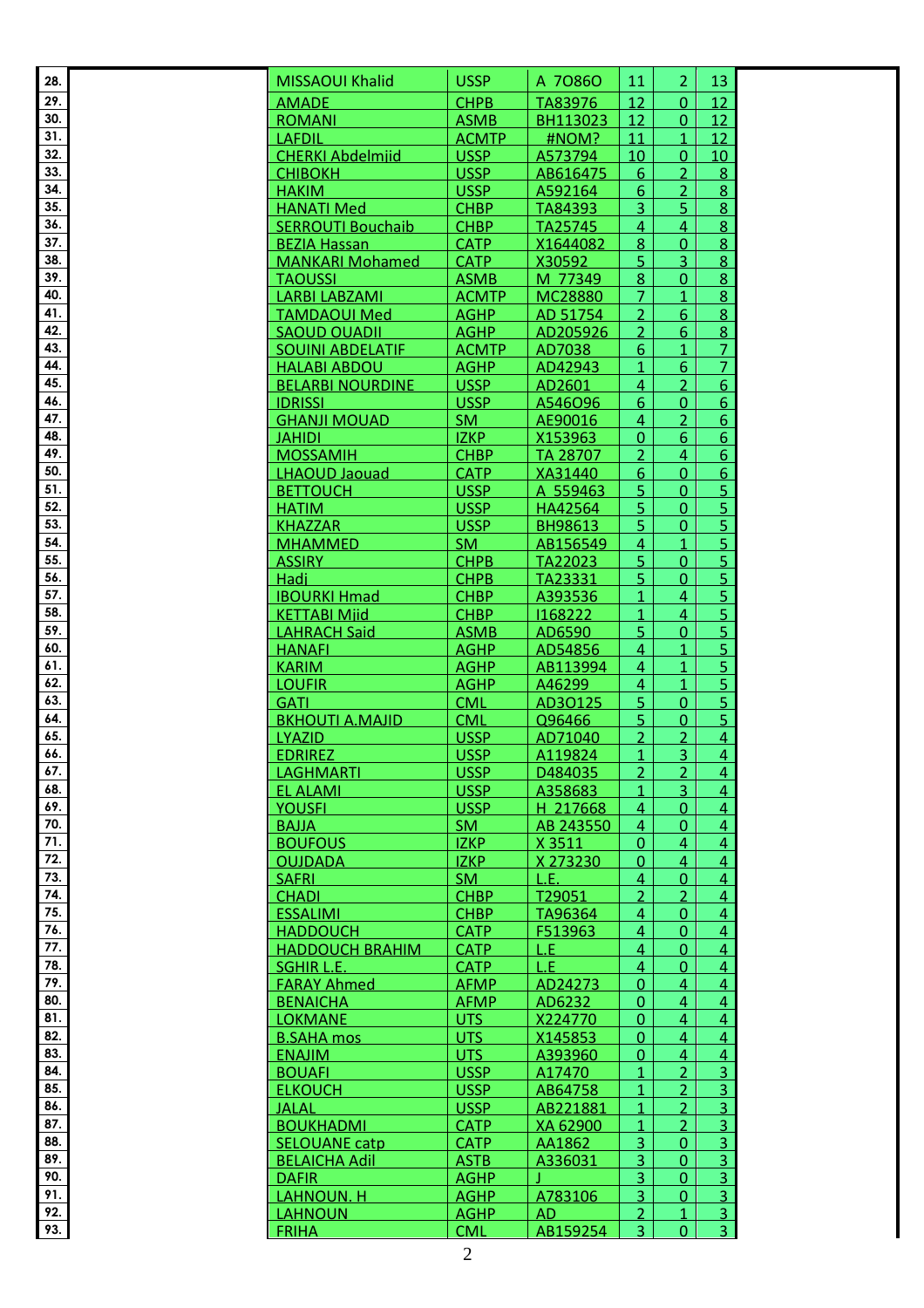| 94                    |  |
|-----------------------|--|
|                       |  |
| 95                    |  |
| 96                    |  |
| 9                     |  |
|                       |  |
| 98                    |  |
| 99                    |  |
|                       |  |
| 00<br>1               |  |
| 1<br>01               |  |
|                       |  |
| 1<br>O.               |  |
| 10                    |  |
| 10                    |  |
| )/                    |  |
| 1<br>0!               |  |
| 1<br>Oδ               |  |
|                       |  |
| 1<br>I<br>۱           |  |
| ı<br>IJ٤<br>I         |  |
|                       |  |
| l<br>IJ۱<br>I         |  |
| 1<br>l<br>0           |  |
| 1<br>Ĩ<br>1           |  |
|                       |  |
| 1<br>1<br>2           |  |
| 1<br>1<br>Ŝ<br>j      |  |
|                       |  |
| 1<br>1<br>4           |  |
| 1<br>1<br>ï           |  |
| í                     |  |
| 1<br>Ì<br>ć           |  |
| 117                   |  |
| 1<br>Ĭ<br>٤<br>Ŝ<br>I |  |
| I                     |  |
| 1<br>1                |  |
| 1<br>2<br>C<br>J      |  |
|                       |  |
| 1<br>1                |  |
| 1<br>2                |  |
| 2<br>1<br>3           |  |
|                       |  |
| 1<br>j<br>4           |  |
| 1                     |  |
| 1<br>l                |  |
|                       |  |
| 1                     |  |
| l                     |  |
| Ì                     |  |
|                       |  |
| 1                     |  |
| 1<br>3<br>1           |  |
| 32                    |  |
| 1                     |  |
| 1<br>3                |  |
| 1                     |  |
|                       |  |
| 1<br>l                |  |
| ı                     |  |
|                       |  |
| l                     |  |
| 1                     |  |
|                       |  |
|                       |  |
| 1                     |  |
| 1<br>I<br>I           |  |
|                       |  |
| 1                     |  |
| 4<br>1                |  |
| ï                     |  |
| 1                     |  |
| 1                     |  |
| ļ<br>1                |  |
|                       |  |
| 1                     |  |
| l                     |  |
| 1                     |  |
|                       |  |
| 1                     |  |
| 1<br>i<br>J           |  |
| l<br>1<br>5<br>1      |  |
|                       |  |
| 1<br>ı                |  |
| 1<br>j,               |  |
| ı                     |  |
| 1                     |  |
| 1                     |  |
| ι<br>l                |  |
|                       |  |
| 1<br>l<br>1           |  |

| 94.          | <b>AMCHAHCH</b>                       | <b>AAPKS</b>             | Z 142161         | $\overline{3}$ | $\Omega$                  | 3 <sup>1</sup>                 |
|--------------|---------------------------------------|--------------------------|------------------|----------------|---------------------------|--------------------------------|
| 95.          |                                       |                          |                  |                |                           |                                |
|              | <b>ARIF</b>                           | <b>ASSAJ</b>             | AB 38810         | $\overline{3}$ | $\overline{0}$            | 3 <sup>1</sup>                 |
| 96.          | <b>HRAITA</b>                         | <b>ASSAJ</b>             | KB 167229        | $\overline{3}$ | $\Omega$                  | $\overline{3}$                 |
| 97.          | <b>BENNIS</b>                         | <b>ASSAJ</b>             | AE 29688         | 3              | $\overline{0}$            | $\overline{3}$                 |
| 98.          | <b>FETOUHI</b>                        | <b>USSP</b>              | A600937          | $\overline{0}$ | $\overline{2}$            | $\overline{2}$                 |
| 99.          | <b>MADGHALI</b>                       | <b>USSP</b>              | AE26045          | $\overline{0}$ | $\overline{2}$            | $\overline{2}$                 |
| 100.         | <b>AMOURI</b>                         | <b>USSP</b>              | A243935          | $\overline{0}$ | 2 <sup>1</sup>            | 2 <sup>1</sup>                 |
| 101.         | <b>TAYEB</b>                          | <b>USSP</b>              | AB197876         | $\overline{2}$ | $\overline{0}$            | $\overline{2}$                 |
|              |                                       |                          |                  |                |                           |                                |
| 102.         | <b>KHZIRI</b>                         | <b>USSP</b>              | A 132662         | $\overline{2}$ | $\overline{0}$            | $\overline{2}$                 |
| 103.         | <b>CHICHOU</b>                        | <b>USSP</b>              | VA 25194         | $\overline{2}$ | $\overline{0}$            | $\overline{2}$                 |
| 104.         | <b>TOUATI</b>                         | <b>USSP</b>              | A351453          | $\overline{2}$ | $\overline{0}$            | $\overline{2}$                 |
| 105.         | <b>AIT AICH</b>                       | <b>USSP</b>              | AB818194         | $\overline{2}$ | $\Omega$                  | $\overline{2}$                 |
| 106.         | <b>GUENNAOU</b>                       | <b>SM</b>                | L,E              | $\overline{2}$ | 0                         | $\overline{2}$                 |
| 107.         | <b>MILOUD</b>                         | <b>SM</b>                | A488846          | $\overline{2}$ | $\overline{0}$            | $\overline{2}$                 |
| 108.         |                                       |                          |                  |                |                           |                                |
|              | <b>BENAZZOUZ</b>                      | <b>IZKP</b>              | X41233           | $\overline{0}$ | $\overline{2}$            | $\overline{2}$                 |
| 109.         | <b>EL HAFFARI</b>                     | <b>IZKP</b>              |                  | $\overline{0}$ | $\overline{2}$            | $\overline{2}$                 |
| 110.         | <b>CHAOUKI</b>                        | <b>CPA</b>               | GA16255          | $\mathbf{1}$   | $\mathbf{1}$              | $\overline{2}$                 |
| 111.         | <b>ROUAI</b>                          | <b>CPA</b>               | AD190121         | $\mathbf{1}$   | $\mathbf{1}$              | $\overline{2}$                 |
| 112.         | <b>MEHDI</b>                          | <b>CHBP</b>              |                  | $\mathbf{0}$   | $\overline{2}$            | $\overline{2}$                 |
| 113.         | <b>HOUAM</b>                          | <b>CHBP</b>              | TA98034          | $\mathbf{1}$   | $\mathbf{1}$              | $\overline{2}$                 |
| 114.         |                                       |                          |                  |                |                           |                                |
|              | <b>LAADAM</b>                         | <b>CHBP</b>              | T363060          | $\overline{2}$ | $\Omega$                  | $\overline{2}$                 |
| 115.         | <b>OBTEL</b>                          | <b>CHBP</b>              | F284164          | $\overline{2}$ | $\Omega$                  | $\overline{2}$                 |
| 116.         | <b>KADDOUR</b>                        | <b>CATP</b>              | XA49242          | $\overline{2}$ | $\overline{0}$            | $\overline{2}$                 |
| 117.         | <b>AMMOURI</b>                        | <b>CATP</b>              | JB96912          | $\overline{0}$ | $\overline{2}$            | $\overline{2}$                 |
| 118.         | <b>DREF</b>                           | <b>CATP</b>              | XA62900          | $\overline{0}$ | $\overline{2}$            | $\overline{2}$                 |
| 119.         | <b>BALOK</b>                          | <b>ASTB</b>              | AB312202         | $\overline{2}$ | $\overline{0}$            | 2                              |
|              |                                       |                          |                  |                |                           |                                |
| 120.         | <b>LAMNAOUAR</b>                      | <b>ASTB</b>              | A775687          | $\overline{2}$ | $\Omega$                  | $\overline{2}$                 |
| 121.         | <b>B.AHMED</b>                        | <b>ASTB</b>              | A774685          | $\overline{2}$ | $\overline{0}$            | $\overline{2}$                 |
| 122.         | <b>BOUKHRISSI Anouar</b>              | <b>ASTB</b>              | A640938          | $\overline{2}$ | $\Omega$                  | $\overline{2}$                 |
| 123.         | <b>ISSAM BOUKHRISSI</b>               | <b>ASTB</b>              | A644914          | $\overline{2}$ | $\Omega$                  | $\overline{2}$                 |
| 124.         | <b>DEFFA Avad</b>                     | <b>AST</b>               | A232859          | $\mathbf{0}$   | $\overline{2}$            | $\overline{2}$                 |
| 125.         |                                       | <b>AST</b>               |                  | $\overline{0}$ | $\overline{2}$            | $\overline{2}$                 |
|              | <b>LAMSAOURI</b>                      |                          | A 175407         |                |                           |                                |
| 126.         | <b>ADILI</b>                          | <b>ASTB</b>              | A174263          | $\overline{2}$ | $\overline{0}$            | $\overline{2}$                 |
| 127.         | <b>RAIS</b>                           | <b>ASMB</b>              | A465196          | $\overline{2}$ | $\overline{0}$            | $\overline{2}$                 |
| 128.         | <b>BOUNMER</b>                        | <b>AFMP</b>              | D 7596           | $\overline{0}$ | $\overline{2}$            | $\overline{2}$                 |
| 129.         | <b>Jalal</b>                          | <b>AMABP</b>             | XA76784          | $\overline{2}$ | $\overline{0}$            | $\overline{2}$                 |
| 130.         | <b>NABIL</b>                          | <b>AMABP</b>             | B34042           | $\overline{2}$ | $\overline{0}$            | $\overline{2}$                 |
| 131.         | <b>LOURIQUI</b>                       | <b>AGHP</b>              | AD106433         | $\overline{2}$ | $\overline{0}$            |                                |
| 132.         |                                       |                          |                  |                |                           | $\overline{2}$                 |
|              | <b>FERTAH Hassan</b>                  | <b>AGHP</b>              | AD 5016          | $\overline{2}$ | $\overline{0}$            | $\overline{2}$                 |
| 133.         | <b>SOUALHI</b>                        | <b>AAPKS</b>             | G 87234          | $\overline{2}$ | $\hat{\boldsymbol{\phi}}$ | <b>COL</b>                     |
| 134.         | <b>ABBAD</b>                          | <b>AAPKS</b>             | <b>UA 11452</b>  | $\overline{2}$ | $\overline{0}$            | $\overline{2}$                 |
| 135.         | <b>AMRANE</b>                         | <b>AFMP</b>              | AD100363         | $\overline{0}$ | $\overline{2}$            | $\overline{2}$                 |
| 136.         | <b>KHYARI</b>                         | <b>AAPKS</b>             | A 218667         | $\overline{2}$ | $\Omega$                  | $\overline{2}$                 |
| 137.         | <b>CHOUAF</b>                         | <b>ACMTP</b>             | AD 43084         | $\overline{2}$ | $\Omega$                  | $\overline{2}$                 |
| 138.         |                                       |                          |                  |                |                           |                                |
|              | <b>LACHHAB</b>                        | <b>ACMTP</b>             | AD 6483          | $\overline{2}$ | $\mathbf{0}$              | $\overline{2}$                 |
| 139.         | <b>LAMDAK</b>                         | <b>ACMTP</b>             | A 82449          | $\overline{2}$ | $\Omega$                  | $\overline{2}$                 |
| 140.         | <b>ELMOUDEN</b>                       | <b>USSP</b>              | A419635          | 1              | $\Omega$                  | $\overline{1}$                 |
| 141.         | LAGHMARTI B                           | <b>USSP</b>              | AB 93304         | $\mathbf{1}$   | $\Omega$                  | $\mathbf{1}$                   |
| 142.         | <b>HARMOUCH</b>                       | <b>SM</b>                | A754324          | $\Omega$       | 1                         | $\overline{1}$                 |
| 143.         | <b>FETTAH</b>                         | <b>SM</b>                | <b>UC 23132</b>  | 1              | 0                         | $\overline{1}$                 |
| 144.         | <b>SOUFIANE</b>                       | <b>SM</b>                |                  | $\mathbf{1}$   |                           | $\overline{1}$                 |
|              |                                       |                          | X 334170         |                | $\overline{0}$            |                                |
| 145.         | <b>ZENATI</b>                         | <b>SM</b>                | A 66478          | $\overline{1}$ | $\overline{0}$            | $\overline{1}$                 |
| 146.         | <b>SEKKAT Miloud</b>                  | <b>SM</b>                | A488846          | $\mathbf{1}$   | $\overline{0}$            | $\mathbf{1}$                   |
| 147.         | <b>RABIE</b>                          | <b>SM</b>                | A784324          | $\mathbf{1}$   | $\Omega$                  | $\overline{1}$                 |
| 148.         | <b>SAADI</b>                          | <b>SM</b>                | AD274422         | $\mathbf{1}$   | $\Omega$                  | $\overline{1}$                 |
|              |                                       | <b>SM</b>                | Z121662          | 1              | 0                         | $\mathbf{1}$                   |
|              |                                       |                          |                  |                |                           |                                |
| 149.         | <b>MANSOURI</b>                       |                          |                  |                |                           |                                |
| 150.         | <b>GOURARI</b>                        | <b>SM</b>                | B12949           | 1              | $\Omega$                  | $\mathbf{1}$                   |
| 151.         | <b>CHAOUCH</b>                        | <b>AOAYP</b>             | X 68598          | 1              | 0                         | $\overline{1}$                 |
| 152.         | <b>HALMOU</b>                         | <b>AOAYP</b>             | D 355346         | 1              | 0                         | $\mathbf{1}$                   |
| 153.         | <b>KIDOUCH</b>                        | <b>AOAYP</b>             | X 132446         | $\mathbf{1}$   | $\overline{0}$            | $\overline{1}$                 |
| 154.         |                                       |                          |                  |                | $\mathbf{1}$              |                                |
|              | <b>KETTABCH</b>                       | <b>CPA</b>               | Z 168383         | $\overline{0}$ |                           | $\overline{1}$                 |
| 155.         | <b>AZIZI</b>                          | <b>CPA</b>               | AD.              | $\overline{0}$ | $\mathbf{1}$              | $\mathbf{1}$                   |
| 156.         | <b>AWAD</b>                           | <b>CPA</b>               | AD89026          | $\mathbf{1}$   | $\Omega$                  | $\overline{1}$                 |
| 157.         | <b>AZRAOUI</b>                        | <b>CPA</b>               | AD31348          | 1              | 0                         | $\mathbf{1}$                   |
| 158.<br>159. | <b>BOUGADER</b><br><b>BOUTADILINE</b> | <b>CPA</b><br><b>CPA</b> | JA4428<br>U86335 | $\overline{0}$ | 1                         | $\mathbf{1}$<br>1 <sup>1</sup> |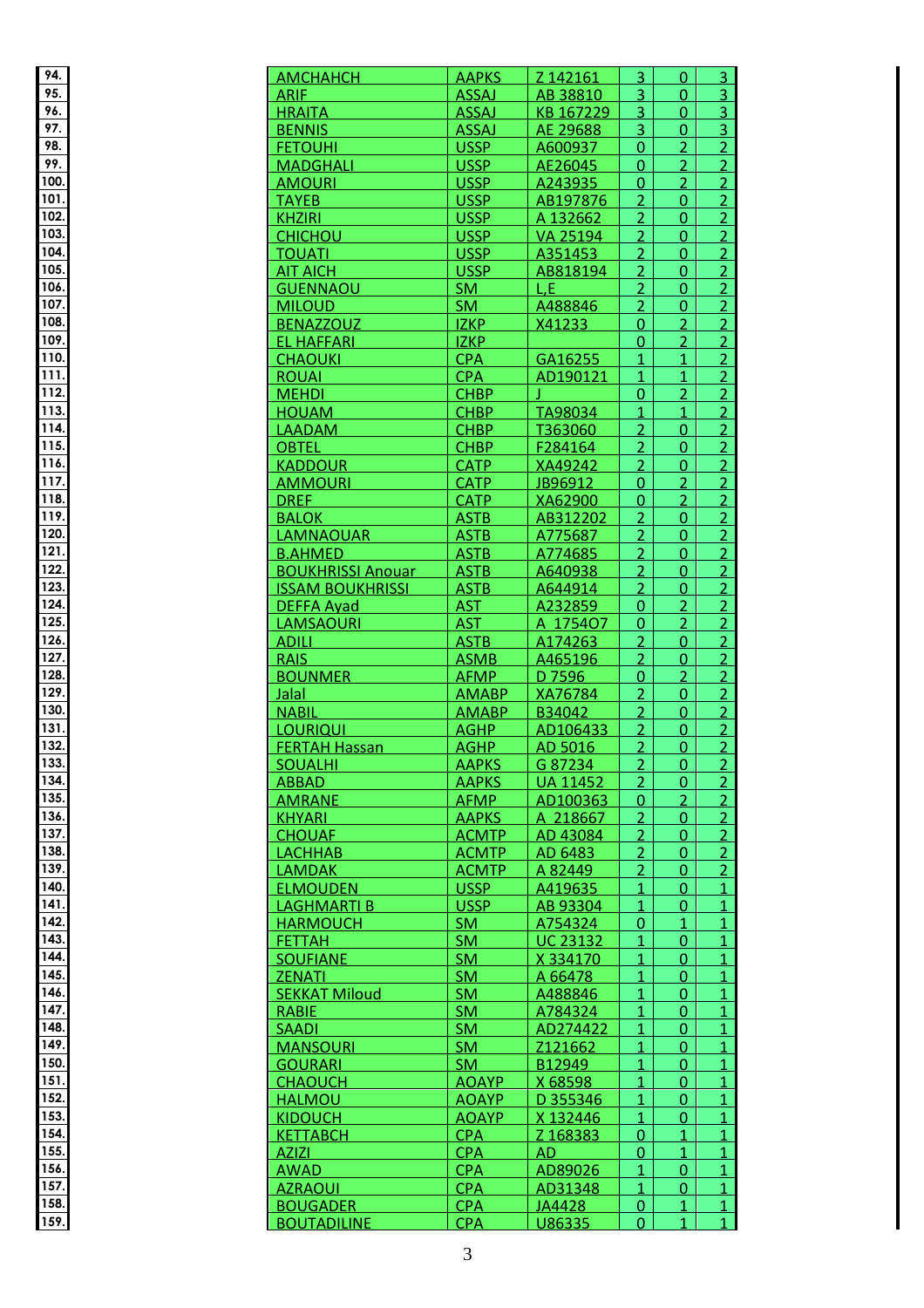| 160.                                    |  |
|-----------------------------------------|--|
| 1<br>61                                 |  |
| 1<br>$\overline{62}$                    |  |
|                                         |  |
| 163<br>S                                |  |
| 164                                     |  |
| 165                                     |  |
| 1<br>۱                                  |  |
| 1                                       |  |
| 1<br>68                                 |  |
| 1                                       |  |
| 69                                      |  |
| 1<br>70                                 |  |
| 1<br>$\overline{7}$                     |  |
| $\mathbf{1}$<br>$\overline{\mathbf{2}}$ |  |
| 173                                     |  |
| Ά,<br>1<br>ī                            |  |
| 75<br>1                                 |  |
| 1<br>76                                 |  |
|                                         |  |
| 1<br>77                                 |  |
| 1<br>78                                 |  |
| 1<br>79                                 |  |
| 1<br>80                                 |  |
| 1<br>81                                 |  |
| 182                                     |  |
| 183                                     |  |
| S                                       |  |
| 1<br>84                                 |  |
| 1<br>8                                  |  |
| 1<br>86                                 |  |
| 1<br>87                                 |  |
| 1<br>88                                 |  |
| 1<br>89                                 |  |
| 1<br>90.                                |  |
| 1                                       |  |
| 91                                      |  |
| 92<br>1                                 |  |
| 1<br>٢<br>χ<br>Ŝ                        |  |
| 1<br>٢<br>4<br>,                        |  |
| 1<br>ŗ<br>٩                             |  |
| 1<br>96                                 |  |
| 1<br>97                                 |  |
| 1<br>98                                 |  |
| 199                                     |  |
|                                         |  |
| 200                                     |  |
| 201                                     |  |
| 202                                     |  |
| 203                                     |  |
| 204                                     |  |
| 205                                     |  |
| 206                                     |  |
| 207                                     |  |
|                                         |  |
| 208                                     |  |
| 209                                     |  |
| 210                                     |  |
| 211                                     |  |
| 21                                      |  |
| 21<br>3                                 |  |
| 214                                     |  |
| 215                                     |  |
|                                         |  |
| $\overline{216}$                        |  |
| 21<br>7                                 |  |
| 21<br>f<br>8.                           |  |
| 219.                                    |  |
| 220                                     |  |
| 221                                     |  |
| ን<br>2                                  |  |
|                                         |  |
|                                         |  |
| ን<br>2<br>3                             |  |
| 224                                     |  |

| 160.               | LAYACHI               | <b>CHBP</b>  | TA29525        | $\Omega$       | $\mathbf{1}$   | $\mathbf{1}$   |
|--------------------|-----------------------|--------------|----------------|----------------|----------------|----------------|
| 161.               | <b>BOAMRID.</b>       | <b>CHBP</b>  | TA33317        | 1              | $\overline{0}$ | $\mathbf{1}$   |
| 162.               | <b>BOAMRIM.</b>       | <b>CHBP</b>  | T115238        | 1              | $\Omega$       | $\overline{1}$ |
| 163.               | <b>CHAFIQ Rachid</b>  | <b>CHBP</b>  | TA9279         | $\overline{1}$ | $\overline{0}$ | $\overline{1}$ |
| 164.               | <b>DAIGA</b>          | <b>CHBP</b>  | TA55527        | $\overline{0}$ | $\mathbf{1}$   | $\overline{1}$ |
| 165.               | <b>FATHI</b>          | <b>CHBP</b>  | TA61339        | $\mathbf{1}$   | $\overline{0}$ | $\overline{1}$ |
| 166.               | <b>SMAIL</b>          | <b>CHBP</b>  | TA95105        | $\overline{0}$ | $\mathbf{1}$   | $\mathbf{1}$   |
| 167.               | <b>KADMIRI</b>        | <b>CHBP</b>  | TA96382        | $\overline{1}$ | $\Omega$       | $\overline{1}$ |
| 168.               | <b>MERRAS</b>         | <b>CHBP</b>  | Q95622         | $\mathbf{1}$   | $\mathbf{0}$   | $\overline{1}$ |
| $\overline{169}$ . | <b>JOUIBER</b>        | <b>CHBP</b>  | TA45859        | $\mathbf{1}$   | 0              | $\overline{1}$ |
| 170.               | <b>HANATI</b>         | <b>CHBP</b>  | TA72487        | $\mathbf{1}$   | $\overline{0}$ | $\overline{1}$ |
| 171.               | <b>ABIDINE</b>        | <b>CATP</b>  | Z 36062        | $\mathbf{1}$   | $\Omega$       | $\mathbf{1}$   |
| 172.               | <b>ZERON</b>          | <b>CATP</b>  | L.E.           | 1              | 0              | $\overline{1}$ |
| 173.               | <b>AHMED CHPB</b>     | <b>CHPB</b>  |                | $\overline{1}$ | $\overline{0}$ | $\overline{1}$ |
| 174.               | <b>BENASROU</b>       | <b>CATP</b>  | D3380487       | $\overline{1}$ | $\overline{0}$ | $\overline{1}$ |
| 175.               | <b>KERROUM</b>        | <b>CATP</b>  | XA38408        | $\overline{0}$ | $\mathbf{1}$   | $\mathbf{1}$   |
| 176.               | <b>BORAI NOURDINE</b> | <b>CATP</b>  | XA22860        | $\mathbf{1}$   | $\Omega$       | $\overline{1}$ |
| 177.               | <b>RGUIBI MOHAMED</b> | <b>CATP</b>  | D338046        | $\mathbf{1}$   | $\Omega$       | $\overline{1}$ |
| 178.               | <b>AQIL</b>           | <b>AUSYM</b> | A 222822       | $\mathbf{1}$   | $\Omega$       | $\overline{1}$ |
| 179.               | <b>HAMID</b>          | <b>AUSYM</b> | A 458603       | 1              | $\overline{0}$ | $\overline{1}$ |
| 180.               | <b>NAJJAR</b>         | <b>AUSYM</b> | A 468144       | 1              | $\overline{0}$ | $\mathbf{1}$   |
| 181.               |                       | <b>ASTB</b>  | A309947        | 1              | 0              | $\mathbf{1}$   |
| 182.               | <b>ASRAOUI</b>        | <b>ASTB</b>  |                | $\mathbf{1}$   | $\overline{0}$ | $\overline{1}$ |
| 183.               | <b>TOBI</b>           |              | AD37459        | $\overline{0}$ | $\overline{1}$ |                |
| 184.               | <b>DEBBOUZE</b>       | <b>AST</b>   | A50155         |                |                | $\overline{1}$ |
|                    | LASSAL                | <b>AST</b>   | A202836        | $\overline{0}$ | $\mathbf{1}$   | $\overline{1}$ |
| 185.               | <b>HADDADIA</b>       | <b>ASSAJ</b> | H118609        | $\mathbf{1}$   | $\mathbf{0}$   | $\overline{1}$ |
| 186.               | <b>HAMDAOUI</b>       | <b>ASSAJ</b> | SH16517        | 1              | $\Omega$       | $\overline{1}$ |
| 187.               | KILI                  | <b>ASSAJ</b> | OD 3129        | $\mathbf{1}$   | $\Omega$       | $\overline{1}$ |
| 188.               | <b>OTHMANE</b>        | <b>ASMB</b>  | P20570         | 1              | $\Omega$       | $\overline{1}$ |
| 189.               | <b>BIYAZ</b>          | <b>ASMB</b>  | 295081A        | 1              | $\Omega$       | $\mathbf{1}$   |
| 190.               | <b>HICHAM</b>         | <b>ASMB</b>  | 632533 A       | $\mathbf{1}$   | 0              | $\overline{1}$ |
| 191.               | <b>BASSOU</b>         | <b>ACCRP</b> | 1295440        | $\mathbf{1}$   | $\overline{0}$ | $\overline{1}$ |
| 192.               | <b>MOUNIR</b>         | <b>ACCRP</b> | Z 214153       | $\overline{1}$ | $\overline{0}$ | $\overline{1}$ |
| 193.               | <b>ICHOU</b>          | <b>ACCRP</b> | UB.            | $\mathbf{1}$   | $\overline{0}$ | $\overline{1}$ |
| 194.               | <b>HAMZA</b>          | <b>ASMB</b>  | A167640        | $\mathbf{1}$   | $\Omega$       | $\mathbf{1}$   |
| 195.               | <b>AZIZ</b>           | <b>ASMB</b>  | <b>JUNI</b>    | $\mathbf{1}$   | $\Omega$       | $\overline{1}$ |
| 196.               | <b>MOUMEN</b>         | <b>ASMB</b>  | AC1200         | $\mathbf{1}$   | $\Omega$       | $\mathbf{1}$   |
| 197.               | LAOUIJA L.E.          | <b>ASMB</b>  | L.E.           | 1              | $\mathbf{0}$   | $\mathbf{1}$   |
| 198.               | <b>NABIL CDP</b>      |              |                | $\overline{1}$ | $\overline{0}$ | $\overline{1}$ |
| 199.               | <b>HAMRI</b>          | <b>AAPKS</b> | $\vert$ X 4275 | $\mathbf{A}$   | $\overline{0}$ | $\sim$         |
| 200.               | <b>MEZIANI</b>        | <b>AAPKS</b> | <b>GB</b>      | $\overline{1}$ | 0              | $\mathbf{1}$   |
| 201.               | <b>BABA ALI</b>       | <b>ACCRP</b> | <b>UB1288</b>  | 1              | $\Omega$       | $\mathbf{1}$   |
| 202.               | <b>BENMANSOUR</b>     | <b>ACCRP</b> | G116420        | $\mathbf{1}$   | $\Omega$       | $\mathbf{1}$   |
| 203.               | <b>FARAH</b>          | <b>ACCRP</b> | A357598        | $\mathbf{1}$   | $\Omega$       | $\mathbf{1}$   |
| 204                | <b>BOUCHAIB</b>       | <b>ACMTP</b> |                | 1              | 0              | $\mathbf{1}$   |
| 205.               | <b>GATI</b>           | <b>AGHP</b>  | AD30125        | $\mathbf{1}$   | 0              | $\mathbf{1}$   |
| 206.               | <b>GHASSANI</b>       | <b>AGHP</b>  |                | 1              | 0              | $\overline{1}$ |
| 207.               | <b>AMSAADI</b>        | <b>AGHP</b>  | AD22226        | 1              | 0              | $\mathbf{1}$   |
| 208.               | <b>BOUHAJRA</b>       | <b>AGHP</b>  | <b>AD</b>      | $\Omega$       | 1              | $\mathbf{1}$   |
| 209.               | <b>GATI</b>           | <b>AGHP</b>  | AD 97234       | $\Omega$       | 1              | $\mathbf{1}$   |
| 210.               | <b>SBAI IZKP</b>      | <b>IZKP</b>  | X269676        | 1              | $\Omega$       | $\overline{1}$ |
| 211.               | <b>BELGHAZI</b>       | <b>IZKP</b>  | X243161        | $\overline{1}$ | 0              | $\mathbf{1}$   |
| 212.               | <b>KADI</b>           | <b>IZKP</b>  | X280169        | $\mathbf{1}$   | $\overline{0}$ | $\mathbf{1}$   |
| 213.               | <b>OMARI</b>          | <b>AAPKS</b> | UB602261       | $\mathbf{1}$   | 0              | $\overline{1}$ |
| 214.               | <b>SMIMOU</b>         | <b>AAPKS</b> | X105517        | 1              | 0              | $\overline{1}$ |
| 215.               | <b>ASSIMI</b>         | <b>AAPKS</b> | GN166          | 1              | 0              | $\mathbf{1}$   |
| 216.               | <b>ELGHAZI</b>        | <b>UTS</b>   | X161420        | 1              | 0              | $\mathbf{1}$   |
| 217.               | <b>LAFDIL</b>         | UTS          | X249449        | 1              | 0              | 1              |
| 218.               | <b>OUSAIDI</b>        | <b>UTS</b>   | X122162        | 1              | 0              | 1              |
| 219.               | <b>BATO</b>           | <b>CHPB</b>  | DA 16208       | $\mathbf{1}$   | $\Omega$       | $\mathbf{1}$   |
| 220.               | <b>LOUSHIL</b>        | <b>ACMTP</b> | AD66082        | $\mathbf{1}$   | $\Omega$       | $\mathbf{1}$   |
| 221                |                       | <b>CHPB</b>  | T109359        | $\mathbf{1}$   | $\Omega$       | $\mathbf{1}$   |
| 222.               | <b>LAHLIL</b>         |              |                |                |                |                |
| 223.               | <b>BERAOUI</b>        | <b>CHPB</b>  | A 237384       | 1              | 0              | $\mathbf{1}$   |
|                    | <b>BOUBANADA</b>      | <b>CHPB</b>  | TA 11164       | 1              | 0              | $\mathbf{1}$   |
| 224.               | <b>DEFFA</b>          | <b>AGHP</b>  | AD 27588       | 1              | 0              | $\mathbf{1}$   |
| 225.               | <b>DAOUI</b>          | <b>ACMTP</b> |                | 1              | 0              | $\mathbf{1}$   |